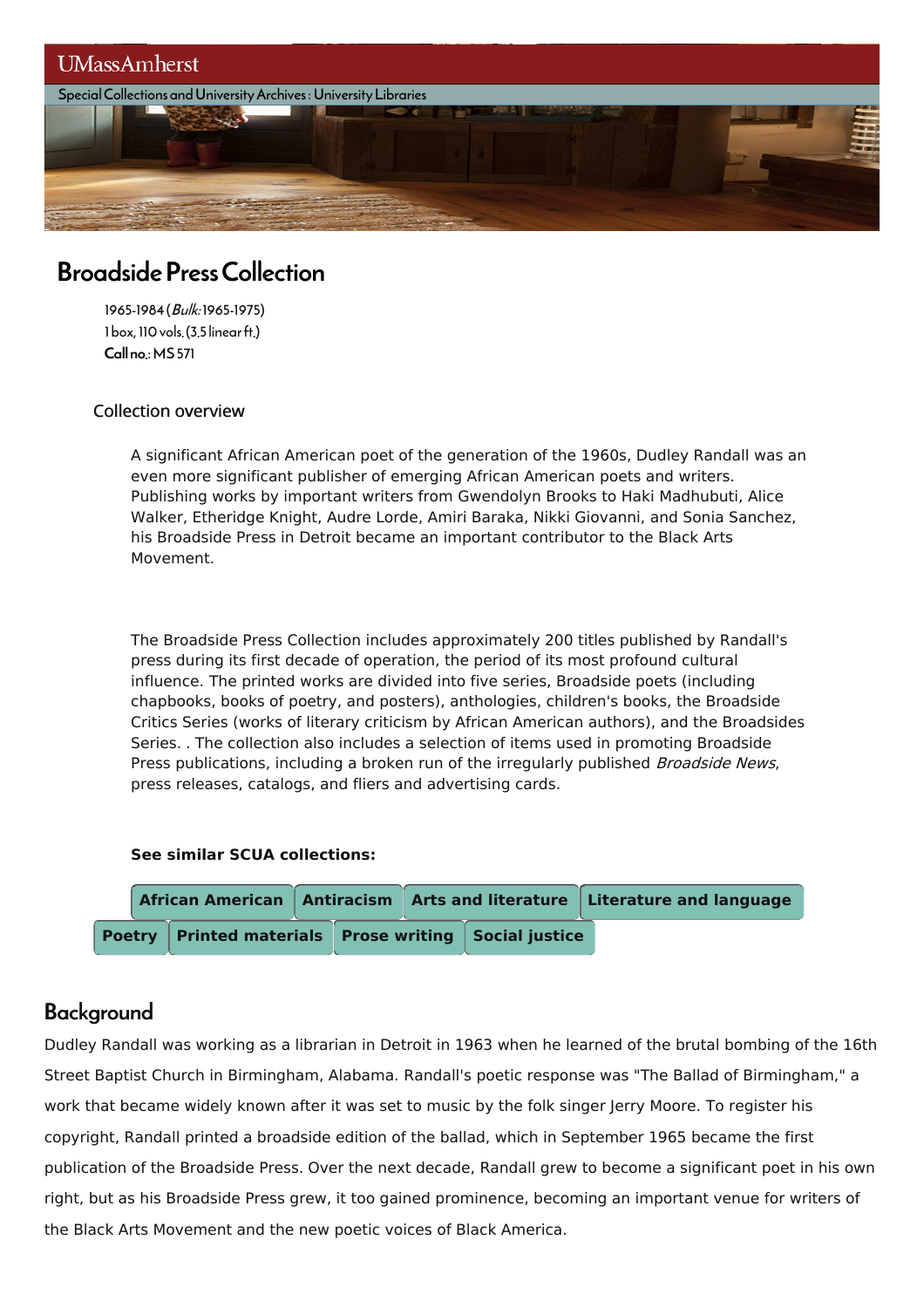Born in Washington D.C. on January 14, 1914, the son of a Congressional Minist

teacher (Ada Viola), Randall moved with his family to Detroit in 1920. Developing an interest in poetry at a young age, Randall passed through a series of jobs and war-time military service before using the GI bill to attend college. At Wayne State University, from which he graduated in 1948, and while in library school at the University of Michigan (1951), he continued to nurture his literary talents, but it was several years more before they began to reach full flower, fertilized both by the civil rights movement and the emerging Black Arts Movement.

Although Randall wrote that the Broadside Press "did not grow from a blueprint," it grew "by hunches, intuitions, trial and error" into something more ambitious than a vehicle for Randall's own writing. While attending the first Writers' Conference at Fisk University in May 1966, Randall obtained permission from Robert Hayden, Melvin



**We Real Cool, Broadside no. 6**

Tolson, and Margaret Walker to republish one poem each in what he called his Broadside Series, which became broadsides 3, 4, and 5 during the fall 1966. Shortly thereafter, Gwendolyn Brooks gave permission for Randall to republish one of her poems, resulting in "We Real Cool" in December 1966 (Broadside 6). Collectively, these first six broadsides, known as the Poems of the Negro Revolt, set a tone for what would follow, reflecting the culturally assertive and often radical voice of African America in the late 1960s. Intentionally simple in design, the broadsides can be viewed through the lens of a centuries-old tradition of publication. Produced and sold cheaply, typically responding directly to the social and political issues of the moment, the broadsides address subjects ranging from Malcolm X, to Stokely Carmichael and Angela Davis, Black Power, the women's movement, and revolutionary politics. Later productions in the Broadsides series are not properly broadsides at all, but simple folded sheets, resulting in four page cards, often including poems by several writers.

Following the suggestion of a reviewer in the *Small Press Review*, Randall took an important step forward in 1968 by issuing broadsides of previously unpublished work, beginning with Haki Madhubuti's (then Don L. Lee) "Assassination," a response to the murder of Martin Luther King. Between the mid-1960s and mid-1970s, the Press issued close to one hundred broadsides, generally one per month, featuring the works of some of the preeminent African American poets of that time. In addition to Brooks and Madhubuti, the Press published works by Alice Walker, Etheridge Knight, Audre Lorde, Amiri Baraka, Nikki Giovanni, and Sonia Sanchez.

Randall simultaneously developed the Press beyond broadsides. By 1966, he was publishing collections of poetry, beginning with his own Poem Counterpoem (written with Margaret Danner, 1966), followed by Cities Burning (on the Detroit riots; 1968), and the anthology For Malcolm: poems on the life and the death of Malcolm  $X$  (1969). Politically charged and reflecting the mood of the period, these publications enjoyed consistently strong sales. Randall also used the Press to publish works of literary criticism by Black scholars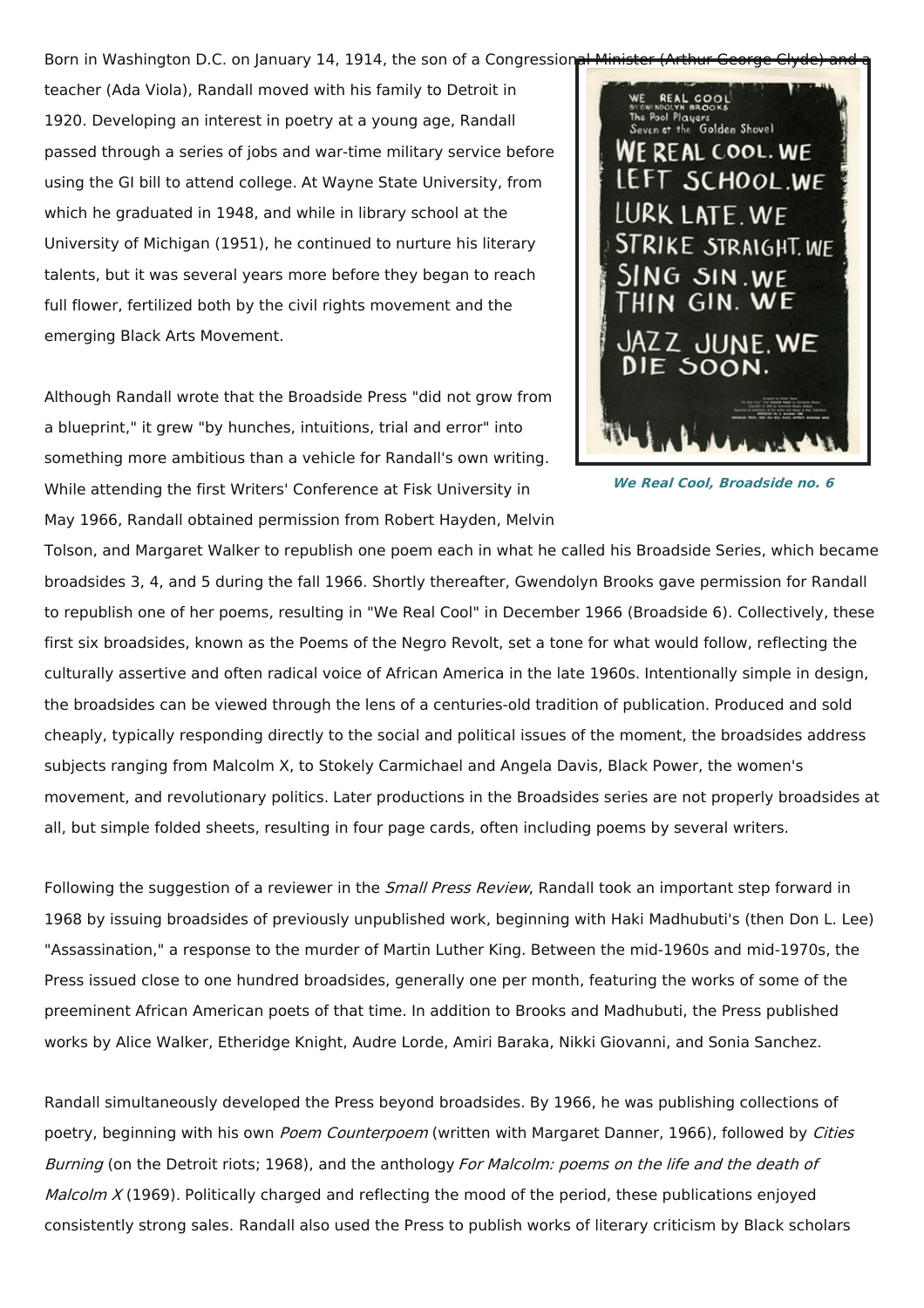(many through his Broadside Critics Series) and works by writers from elsewhere in the African diaspora. His success as a supporter and publisher of African American poets earned him praise as the "father of the black poetry movement" and in 1985, Mayor Coleman Young named him the first poet laureate for the city of Detroit.

Randall sold the press to Hilda and Donald Vest in 1985, who continue to operate it. When Randall died in 2000, he was remembered in an obituary in the *Detroit News* as the city's "other Berry Gordy, the one who never left the west side of Detroit, never made millions and never became a glitter-sprinkled celebrity. Yet he, too, beamed black voices around the world."

### Scope of collection

The Broadside Press Collection includes approximately 200 titles published by Dudley Randall's Detroit-based press during its first decade of operation, a period when it exerted significant cultural influence. The printed works are divided into five series, Broadside poets (including chapbooks, books of poetry, and posters), anthologies, children's books, the Broadside Critics Series (works of literary criticism by African American authors), and the Broadsides Series. The collection also includes a selection of items used in promoting Broadside Press publications, including a broken run of the irregularly published Broadside News, press releases, catalogs, and fliers and advertising cards.

The collection is relatively complete for the Press during its early years. It includes a complete run of the first 93 broadsides issued by Randall, all of the books published before 1975 except for Spirits unchained by Keorapetse Kgositsile (1969) and *Black man listen* by Marvin X (1969), and all six posters.

### Inventory

| <b>Broadside Poets</b>                                                                                                                                                                              | 1965-1975<br><b>PS508.N3</b><br><b>B72</b><br><b>Group I</b>         |
|-----------------------------------------------------------------------------------------------------------------------------------------------------------------------------------------------------|----------------------------------------------------------------------|
| Alhamisi, Ahmed Akinwole.: Holy ghosts: pomes [sic]. 1st<br>ed. Detroit, Mich.: Broadside Press, c1972.                                                                                             | 62, [1] p.; 22<br>PS508.N3<br>B72 Group<br>cm.<br>I Alhamisi<br>1972 |
| Contents: "First printing." Paperback. P. [63] is publisher's order blank. Photograph of author<br>and biographical note on back cover.                                                             |                                                                      |
| Aubert, Alvin.: Against the blues : poems. 1st ed. Detroit,<br>Mich.: Broadside Press, c1972.                                                                                                       | 30, [1] p.; 22<br>PS508.N3<br>B72 Group<br>cm.<br>l Aubert<br>1972   |
| Contents: "First printing." Paperback. Publisher's advertisements inside front and back<br>covers. P. [31] is publisher's order blank. Photograph of author and biographical note on<br>back cover. |                                                                      |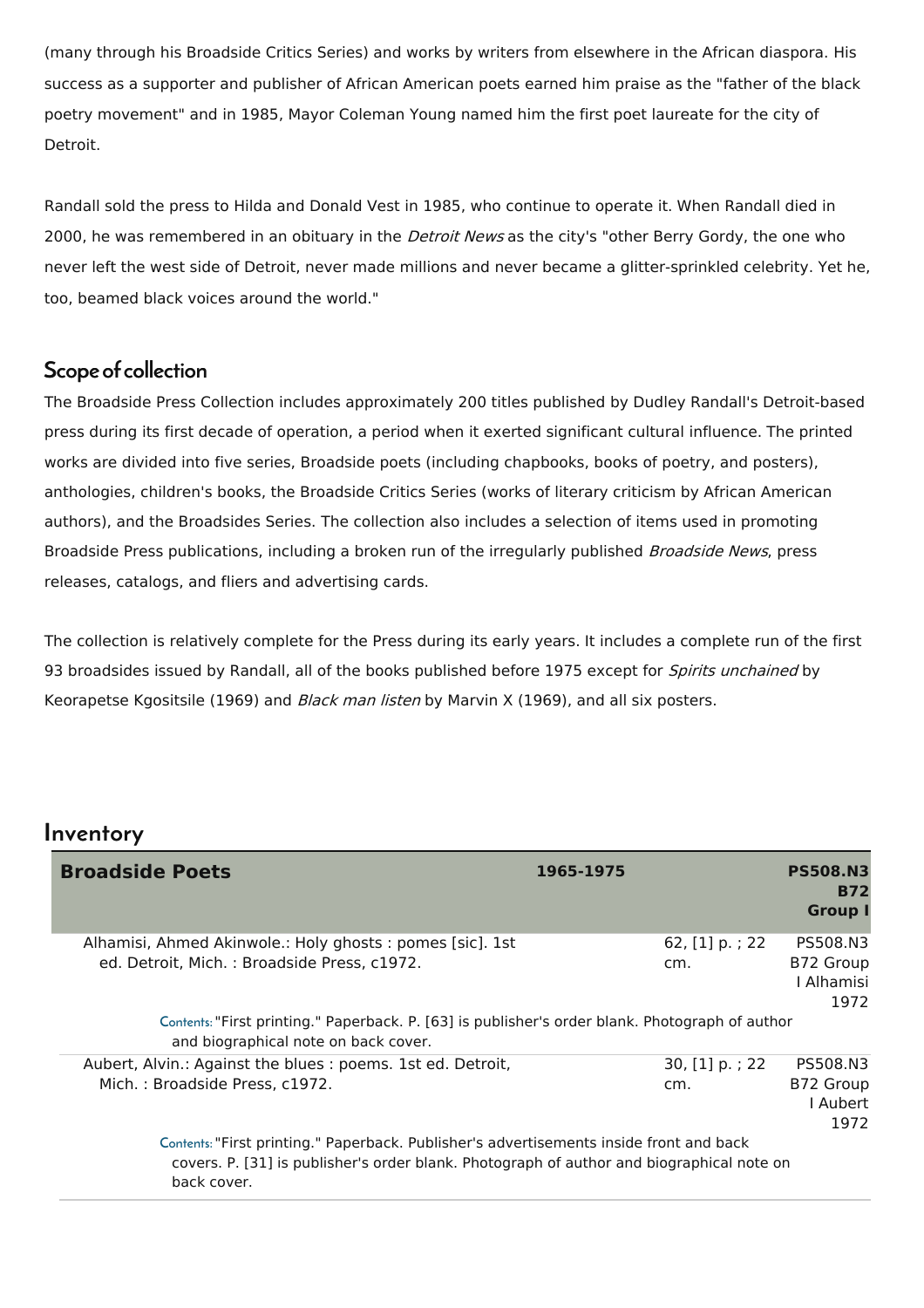| Barlow, George, 1948 -: Gabriel. 1st ed. Detroit, Mich. :<br>Broadside Press, c1974.<br>Contents: "First printing."                                                                        | 63 p.; 22 cm.                               | PS508.N3<br>B72 Group<br>I Barlow<br>1974   |
|--------------------------------------------------------------------------------------------------------------------------------------------------------------------------------------------|---------------------------------------------|---------------------------------------------|
|                                                                                                                                                                                            |                                             |                                             |
| Barlow, George, 1948 -: Gabriel. 1st ed. Detroit, Mich. :<br>Broadside Press, c1974.                                                                                                       | 63 p.; 22 cm.                               | PS508.N3<br>B72 Group<br>I Barlow<br>1974a  |
| Contents: "First printing." Paperback edition; has photograph of author on front cover,<br>biographical note on back cover, and publishers advertisements inside front and back<br>covers. |                                             |                                             |
| Birch, McLane, 1942 -: The Kandi man. Detroit, Mich. :<br>Broadside Press, c1970.                                                                                                          | 27 p.; 22 cm.                               | PS508.N3<br>B72 Group<br>I Birch<br>1970    |
| Contents: Paperback. Biographical sketch of author by Dudley Randall on back cover. Other<br>Author(s): Dudley Randall.                                                                    |                                             |                                             |
| Blakely, Henry.: Windy place. 1st ed. Detroit, Mich. :<br>Broadside Press, c1974.                                                                                                          | 71 p.; 23 cm.                               | PS508.N3<br>B72 Group<br>I Blakely<br>1974  |
| Contents: "First printing." P. 71 is publishers order blank.                                                                                                                               |                                             |                                             |
| Blakely, Henry.: Windy place. 1st ed. Detroit, Mich. :<br>Broadside Press, c1974.                                                                                                          | 71 p.; 23 cm.                               | PS508.N3<br>B72 Group<br>I Blakely<br>1974a |
| Contents: "First printing." Paperback edition; has biographical note and photograph of author<br>on back cover. P. 71 is publishers order blank.                                           |                                             |                                             |
| Boyer, Jill Witherspoon, 1947 -: Dream farmer. 1st ed.<br>Detroit, Mich.: Broadside Press, c1975.                                                                                          | 24 p.; 22 cm.                               | PS508.N3<br>B72 Group<br>I Boyer<br>1975    |
| Contents: "First printing." Paperback. Biographical note on author on back cover, and<br>publisher's advertisements inside front and back covers.                                          |                                             |                                             |
| Boze, Arthur, 1945 -: Black words. 1st ed. Detroit, Mich. :<br>Broadside Press, 1972.                                                                                                      | 22, [2] p.; 22<br>cm.                       | PS508.N3<br>B72 Group<br>I Boze<br>1972     |
| Contents: "First printing." P. [23] is publisher's order form; p. [24] blank. Publisher's<br>advertisements inside front and back covers.                                                  |                                             |                                             |
| Brooks, Gwendolyn, 1917-2000.: Beckonings. 1st ed.<br>Detroit, Mich.: Broadside Press, c1975.                                                                                              | 16 p.; 22 cm.                               | PS508.N3<br>B72 Group<br>I Brooks<br>1975   |
| Contents: "Tenth anniversary edition." "First printing." Paperback. Sketch of author by<br>Raymond Brooks on back cover. Other Author(s): Brooks, Raymond.                                 |                                             |                                             |
| Brooks, Gwendolyn, 1917-2000.: Family pictures. 1st<br>hardbound ed. Detroit : Broadside Press, 1971, c1970.                                                                               | 23 p.; 23 cm.                               | PS508.N3<br>B72 Group<br>I Brooks<br>1971   |
| Contents: "First printing, June 1971."                                                                                                                                                     |                                             |                                             |
| Brooks, Gwendolyn, 1917-2000.: Family pictures. 1st ed.<br>Detroit, Mich.: Broadside Press, 1970.                                                                                          | 23 p.; 22 cm.                               | PS508.N3<br>B72 Group<br>  1970a            |
| Contents: "First printing, December 1970." Photograph of author on back cover.                                                                                                             |                                             |                                             |
| Brooks, Gwendolyn, 1917-2000.: Riot / Gwendolyn Brooks ;<br>frontispiece by Jeff Donaldson. Detroit, Mich.: Broadside<br>Press, 1970, c1969.                                               | 22, [2] p. : ill.,<br>facsim. $; 23$<br>cm. | PS508.N3<br>B72 Group<br>I Brooks<br>1970   |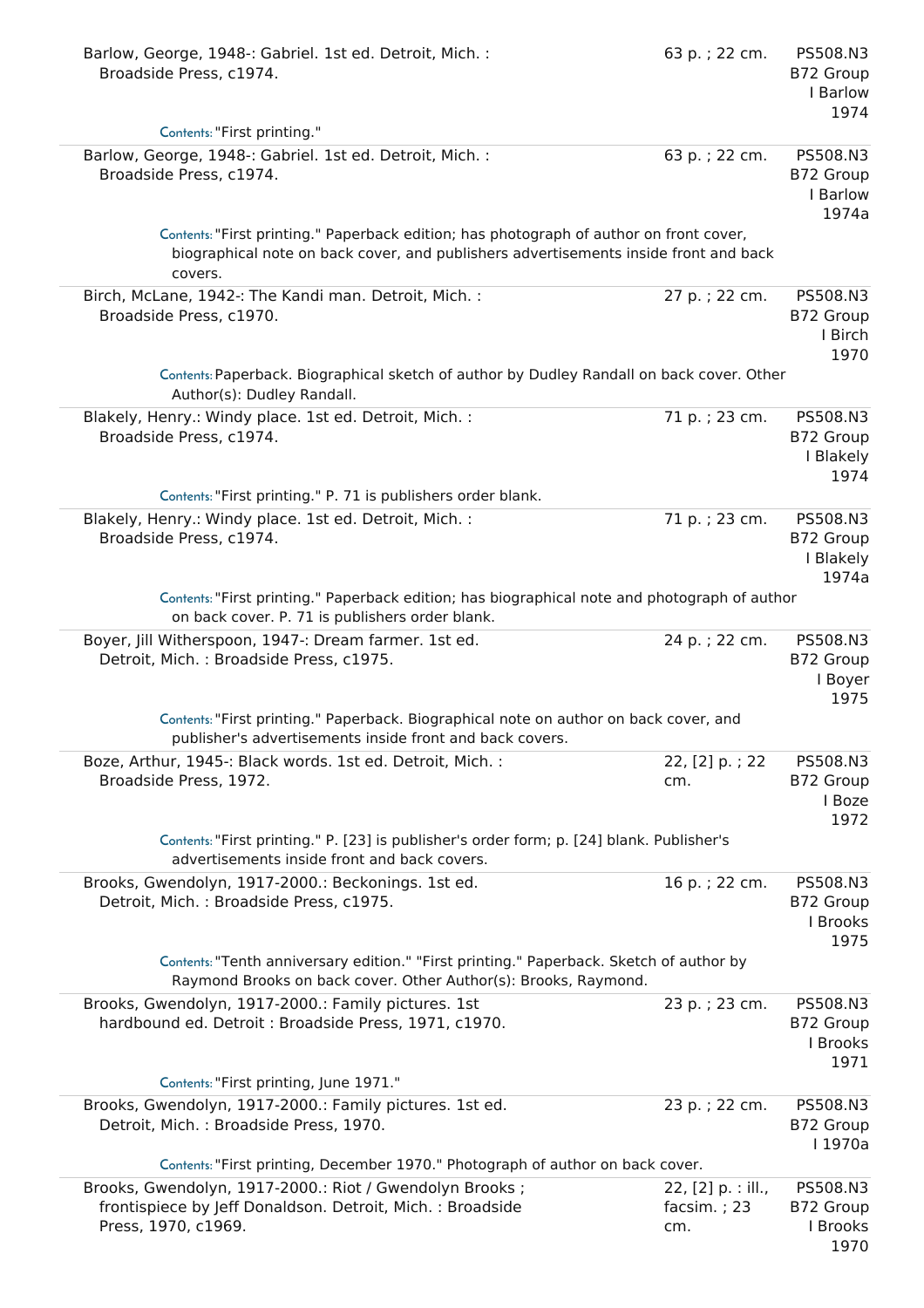|                                                                                                                                                                                       | Contents: "Riot arises from the disturbances in Chicago after the assassination of Martin |                  |
|---------------------------------------------------------------------------------------------------------------------------------------------------------------------------------------|-------------------------------------------------------------------------------------------|------------------|
| Luther King." "Second printing." "A poem in three parts." SCUA has both cloth and                                                                                                     |                                                                                           |                  |
| paperback issues; paperback is first printing, November 1969. In cloth edition, p. [23]-                                                                                              |                                                                                           |                  |
| [24] contain facsimile of author's manuscript of final poem; in paperback, these pages<br>are blank. In paperback edition, first word on p. 22 ("these") is apparent misprint for     |                                                                                           |                  |
| "there", as in cloth edition, p. 22 and [24]. Cloth edition has dust jacket with author's                                                                                             |                                                                                           |                  |
| photograph on back panel; photograph appears on back cover of paperback. SCUA copy                                                                                                    |                                                                                           |                  |
| of cloth edition cased upside down.                                                                                                                                                   |                                                                                           |                  |
| Brooks, Gwendolyn, 1917-2000.: Riot. Detroit, Broadside                                                                                                                               | 22 p. illus. 22                                                                           | PS508.N3         |
| Press, 1969.                                                                                                                                                                          | cm.                                                                                       | B72 Group        |
|                                                                                                                                                                                       |                                                                                           | I Brooks         |
|                                                                                                                                                                                       |                                                                                           | 1969             |
| Contents: "A poem in three parts: Riot, The third sermon on the warpland, An aspect of love,                                                                                          |                                                                                           |                  |
| alive in the ice and fire."                                                                                                                                                           |                                                                                           |                  |
| Brown, Linda Beatrice, 1939 -: A love song to Black men.                                                                                                                              | 32 p. ; 22 cm.                                                                            | PS508.N3         |
| 1st ed. Detroit, Mich. : Broadside Press, c1974.                                                                                                                                      |                                                                                           | B72 Group        |
|                                                                                                                                                                                       |                                                                                           | I Brown          |
| Contents: "First printing." Paperback. Photograph of author on front cover; biographical                                                                                              |                                                                                           | 1974             |
| sketch on back cover.                                                                                                                                                                 |                                                                                           |                  |
| Brown, Sterling Allen, 1901 -: The last ride of Wild Bill, and                                                                                                                        | viii, 53, [3] p.;                                                                         | PS508.N3         |
| eleven narrative poems; preface by Dudley Randall. 1st                                                                                                                                | 22 cm.                                                                                    | B72 Group        |
| ed. Detroit, Mich. : Broadside Press, c1975.                                                                                                                                          |                                                                                           | I Brown          |
|                                                                                                                                                                                       |                                                                                           | 1975             |
| Contents: "First printing." [54] blank; p. [55]-[56] is publisher's order blank. Photograph of                                                                                        |                                                                                           |                  |
| author and promotional text on back cover. Other Author(s): Dudley Randall.                                                                                                           |                                                                                           |                  |
| Brown, Sterling Allen, 1901 -: The last ride of Wild Bill, and                                                                                                                        | viii, 53, [3] p.;                                                                         | PS508.N3         |
| eleven narrative poems; preface by Dudley Randall. 1st                                                                                                                                | 22 cm.                                                                                    | B72 Group        |
| ed. Detroit, Mich. : Broadside Press, c1975.                                                                                                                                          |                                                                                           | I Brown          |
|                                                                                                                                                                                       |                                                                                           | 1975a            |
| Contents: "First printing." [54] blank; p. [55]-[56] is publisher's order blank. Photograph of                                                                                        |                                                                                           |                  |
| author and promotional text on back cover. Paperback edition. Other Author(s): Dudley<br>Randall.                                                                                     |                                                                                           |                  |
|                                                                                                                                                                                       |                                                                                           |                  |
|                                                                                                                                                                                       |                                                                                           |                  |
| Cannon, C. E., 1946 -: Saint Nigger. 1st ed. Detroit, Mich. :                                                                                                                         | 24 p.; 22 cm.                                                                             | PS508.N3         |
| Broadside Press, c1972.                                                                                                                                                               |                                                                                           | B72 Group        |
|                                                                                                                                                                                       |                                                                                           | I Cannon         |
|                                                                                                                                                                                       |                                                                                           | 1972             |
| Contents: "First printing." Paperback. Photograph of author and biographical note on back                                                                                             |                                                                                           |                  |
| cover. Publisher's advertisements inside front and back covers. P. 24 is publisher's order<br>blank.                                                                                  |                                                                                           |                  |
| Cleage, Pearl.: We don't need no music / by Pearl Cleage                                                                                                                              | 16 p.; 22 cm.                                                                             | PS508.N3         |
| Lomax. 1st ed. Detroit, Mich. : Broadside Press, c1972.                                                                                                                               |                                                                                           | B72 Group        |
|                                                                                                                                                                                       |                                                                                           | I Lomax          |
|                                                                                                                                                                                       |                                                                                           | 1972             |
| Contents: "First printing." Paperback. Publisher's advertisements inside front and back                                                                                               |                                                                                           |                  |
| covers. Photograph of author on front cover; author's statement of purpose on back                                                                                                    |                                                                                           |                  |
| cover.                                                                                                                                                                                |                                                                                           |                  |
| Danner, Margaret.: Impressions of African art forms in the                                                                                                                            | $[19]$ p. : ill. ; 22                                                                     | PS508.N3         |
| poetry of Margaret Danner / cover and illustrations by                                                                                                                                | cm.                                                                                       | B72 Group        |
| Henri King. Detroit, Mich.: Broadside Press, 1973, c1960.                                                                                                                             |                                                                                           | I Danner         |
|                                                                                                                                                                                       |                                                                                           | 1973             |
| Contents: Cover title. "Some of these poems first appeared in Poetry, Voices, Chicago                                                                                                 |                                                                                           |                  |
| magazine." "This book is a reproduction of the original edition of 1960, now out of print."<br>Paperback. "About these poems" and "About the author", p. [18]-[19], reproduced inside |                                                                                           |                  |
| front and back covers. Photograph of the author and further biographical note on back                                                                                                 |                                                                                           |                  |
| cover.                                                                                                                                                                                |                                                                                           |                  |
| Danner, Margaret: Poem counterpoem / by Margaret                                                                                                                                      | 24 p.; 16 cm.                                                                             | PS508.N3         |
| Danner and Dudley Randall. 1st ed. Detroit, Mich. :                                                                                                                                   |                                                                                           | B72 Group        |
| Broadside Press, 1966.                                                                                                                                                                |                                                                                           | I Danner<br>1966 |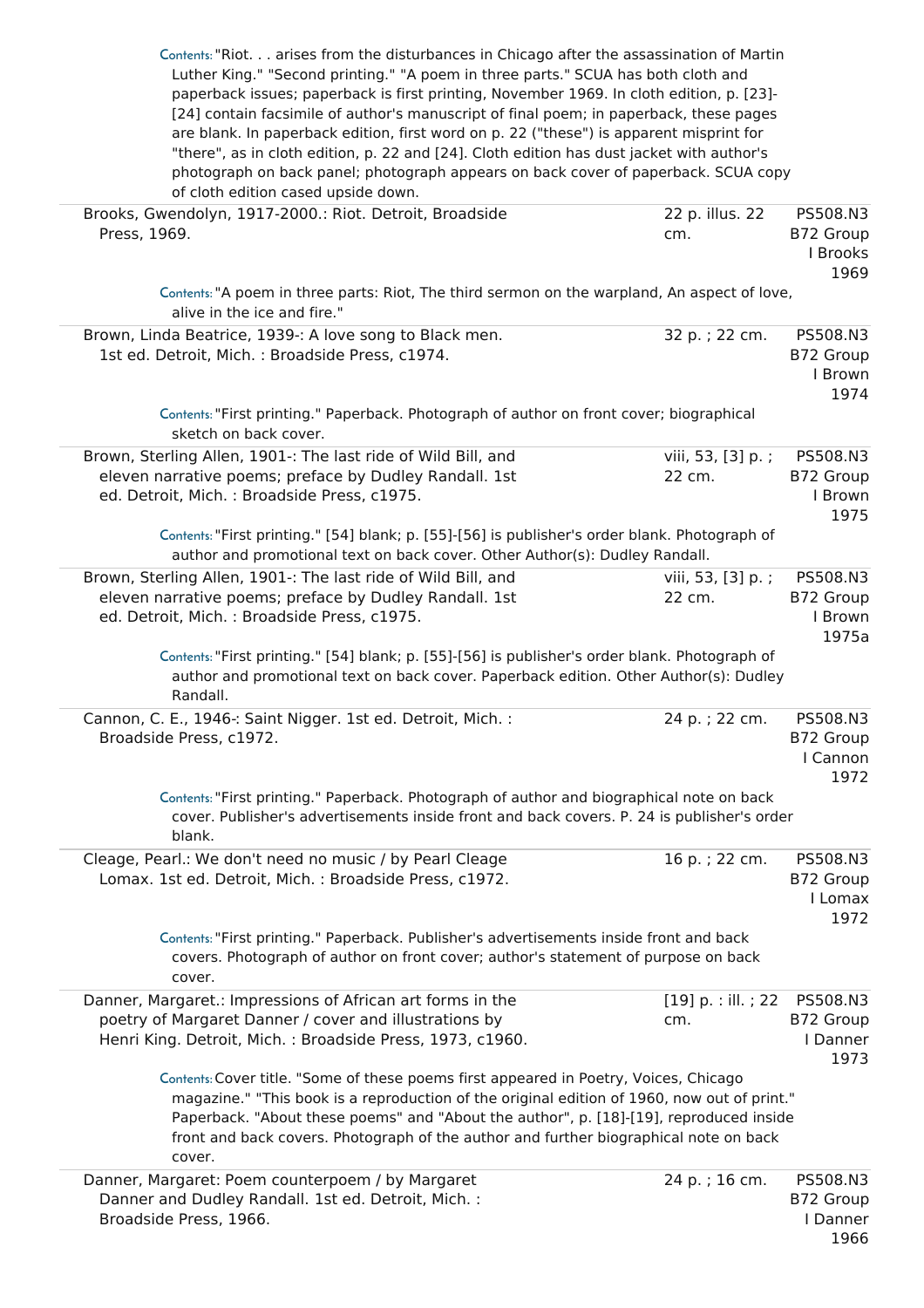| Contents: "  limited to 500 autographed copies." MU copy is No. 459. Signed by Dudley<br>Randall. Other author(s): Dudley Randall.<br>Drafts, C. Gene, 1946 -: Bloodwhispers/Blacksongs. 1st ed.                                                                                     | 14, [2] p.; 22           | PS508.N3                                     |
|--------------------------------------------------------------------------------------------------------------------------------------------------------------------------------------------------------------------------------------------------------------------------------------|--------------------------|----------------------------------------------|
| Detroit, Mich.: Broadside Press, c1974.                                                                                                                                                                                                                                              | cm.                      | B72 Group<br>I Drafts<br>1974                |
| Contents: "First printing." Paperback. Publisher's advertisements inside front and back<br>covers. P. [16] is publisher's order blank. Photograph of author on front cover;<br>biographical sketch on back cover.                                                                    |                          |                                              |
| Eckels, Jon.: Our business in the streets : Black poetry. 1st                                                                                                                                                                                                                        | 32 p. ; 22 cm.           | PS508.N3                                     |
| ed. Detroit, Mich.: Broadside Press, 1971.                                                                                                                                                                                                                                           |                          | B72 Group<br>I Eckels<br>1971                |
| Contents: "First printing." Publisher's advertisements inside front and back covers;<br>"Biographical notes" and photographs of author on back cover.                                                                                                                                |                          |                                              |
| Eckels, Jon.: Home is where the soul is. Detroit, Mich. :<br>Broadside Press, c1969.                                                                                                                                                                                                 | $[2]$ , 25 p.; 22<br>cm. | PS508.N3<br>B72 Group<br>I Eckels<br>1969    |
| Contents: "Some of these poems have previously appeared in Journal of Black poetry, Black<br>dialogue, and Change magazine.". Paperback. Photograph of author on front cover;<br>"Autobiographical notes" on back cover; publisher's advertisements inside front and<br>back covers. |                          |                                              |
| Emanuel, James A.: Panther man. 1st ed. Detroit, Mich. :<br>Broadside Press, c1970.                                                                                                                                                                                                  | 32 p.; 22 cm.            | PS508.N3<br>B72 Group<br>I Emanuel<br>1970   |
| Contents: "First printing." Paperback. Publisher's advertisements inside front and back<br>covers.                                                                                                                                                                                   |                          |                                              |
| Emanuel, James A.: The treehouse, and other poems. 1st<br>ed. Detroit, Mich.: Broadside Press, 1968.                                                                                                                                                                                 | 24 p.; 22 cm.            | PS508.N3<br>B72 Group<br>I Eckels<br>1968    |
| Contents: "First printing." Paperback. Publisher's advertisements inside front and back<br>covers; photograph of author and biographical sketch on back cover.                                                                                                                       |                          |                                              |
| Figueroa, Jose-Angel, 1946 -: East 110th Street. 1st ed.<br>Detroit, Mich.: Broadside Press, c1973.                                                                                                                                                                                  | 45, [3] p.; 22<br>cm.    | PS508.N3<br>B72 Group<br>I Figueroa<br>1973  |
| Contents: "First printing." Paperback. Publisher's advertisements inside front and back<br>covers; photograph of author on front cover; biographical note on back cover.                                                                                                             |                          |                                              |
| Giovanni, Nikki.: Re:creation. 1st ed. Detroit, Mich. :<br>Broadside Press, 1972, c1970.                                                                                                                                                                                             | 48 p.; 22 cm.            | PS508.N3<br>B72 Group<br>I Giovanni<br>1972  |
| Contents: Third printing, September 1972. Cloth. Photocover attributed to Chester Higgins,<br>Jr. does not appear in this edition, but in paperback.                                                                                                                                 |                          |                                              |
| Giovanni, Nikki.: Re:creation. 1st ed. Detroit, Mich. :<br>Broadside Press, c1970.                                                                                                                                                                                                   | 48 p.; 22 cm.            | PS508.N3<br>B72 Group<br>I Giovanni<br>1970a |
| Contents: Paperback. Publisher's advertisements inside front and back covers. In SCUA copy,<br>p. 38 printed upside down.                                                                                                                                                            |                          |                                              |
| Giovanni, Nikki.: Black feeling, Black talk. 3rd ed. Detroit,<br>Mich.: Broadside Press, c1970.                                                                                                                                                                                      | $[6]$ , 26 p.; 21<br>cm. | PS508.N3<br>B72 Group<br>I Giovanni<br>1970  |
| Contents: Paperback.                                                                                                                                                                                                                                                                 |                          |                                              |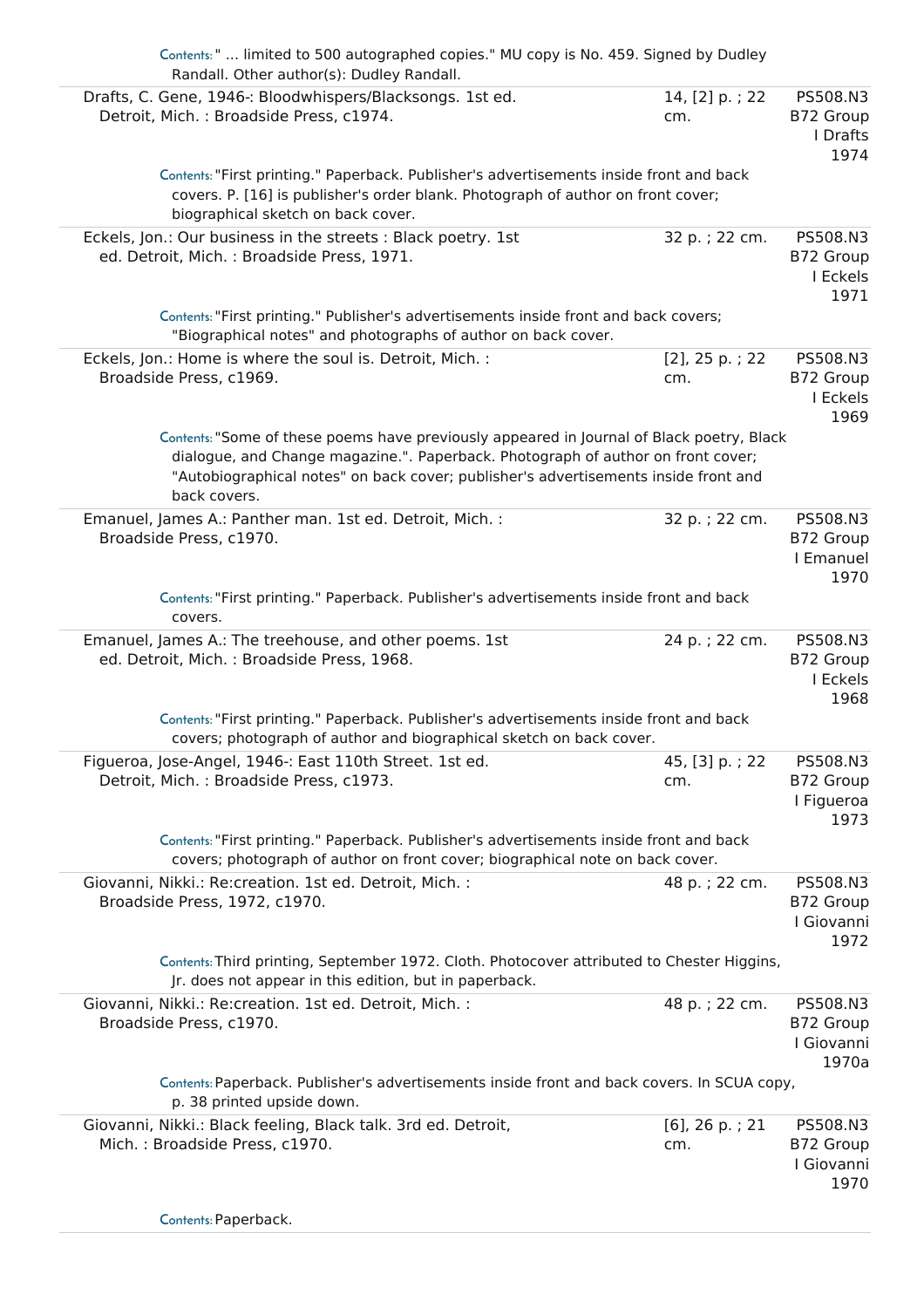| Distributed by Broadside Press, 1968.                                                                                                                                                                                                              | $[2]$ , 36, $[2]$ p.;<br>22 cm. | PS508.N3<br>B72 Group<br>I Giovanni<br>1968 |
|----------------------------------------------------------------------------------------------------------------------------------------------------------------------------------------------------------------------------------------------------|---------------------------------|---------------------------------------------|
| Contents: "First printing." Paperback. P. [37]-[38] contain distributor's advertisements.<br>Photograph of author inside back cover; cover design by Bill Day.                                                                                     |                                 |                                             |
| Guillen, Nicolas, 1902 -: Tengo; translated by Richard J. Carr<br>; "Prologue" by Jose Antonio Portuondo. 1st ed. Detroit,<br>Mich.: Broadside Press, 1974.                                                                                        | 142, [2] p.; 23<br>cm.          | PS508.N3<br>B72 Group<br>I Guillen<br>1974  |
| Contents: Translation of: Tengo (Santa Clara, Cuba : Editora del Consejo Nacional de<br>Universidades, Universidad Central de las Villas, 1964). "First printing." P. [143]-[144] is                                                               |                                 |                                             |
| publisher's order blank. Other Author(s): Richard J. Carr, Jose Antonio Portuondo.                                                                                                                                                                 |                                 |                                             |
| Guillen, Nicolas, 1902 -: Tengo; translated by Richard J. Carr<br>; "Prologue" by Jose Antonio Portuondo. 1st ed. Detroit,<br>Mich.: Broadside Press, 1974.                                                                                        | 142, [2] p.; 23<br>cm.          | PS508.N3<br>B72 Group<br>I Guillen<br>1974a |
| Contents: Paperback edition. Paperback has brief appreciations of author on back cover.<br>Other Author(s): Richard J. Carr, Jose Antonio Portuondo.                                                                                               |                                 |                                             |
| Hoagland, Everett.: Black velvet. Rev. ed. Detroit, Mich. :<br>Broadside Press, c1970.                                                                                                                                                             | 32 p. : ill. ; 22<br>cm.        | PS508.N3<br>B72 Group<br>I Hoagland<br>1970 |
| Contents: "First printing, July 1970." Paperback. Publisher's advertisements inside front and<br>back covers.                                                                                                                                      |                                 |                                             |
| Hodges, Frenchy Jolene.: Black wisdom. 1st ed. Detroit,<br>Mich.: Broadside Press, c1971.                                                                                                                                                          | 30, [2] p.; 22<br>cm.           | PS508.N3<br>B72 Group<br>I Hodges<br>1971   |
| Contents: "First printing." Paperback. Publisher's advertisements inside front and back<br>covers; P. [31] is publisher's order blank; photograph and biographical note of author on<br>back cover.                                                |                                 |                                             |
|                                                                                                                                                                                                                                                    |                                 |                                             |
| Jackson, Mae.: Can I poet with you. 1st ed. Detroit, Mich. :<br>Broadside Press, c1969.                                                                                                                                                            | 20 p.; 22 cm.                   | PS508.N3<br>B72 Group<br>I Jackson          |
| Contents: "Second printing." Publisher's manuscript note on t.-p. verso reads: "First<br>Published Privately/Pub. in 1972 by bp." Paperback. Publisher's advertisements inside                                                                     |                                 | 1969                                        |
| front and back covers; photograph of author on back cover.                                                                                                                                                                                         |                                 |                                             |
| Jeffers, Lance.: When I know the power of my Black hand.<br>1st ed. Detroit, Mich.: Broadside Press, c1974.                                                                                                                                        | 62, [2] p.; 23<br>cm.           | PS508.N3<br>B72 Group<br>I Jeffers          |
| Contents: "First printing." P. [63] is publisher's order blank.                                                                                                                                                                                    |                                 | 1974                                        |
| Jeffers, Lance.: When I know the power of my Black hand.                                                                                                                                                                                           | 62, [2] p.; 23                  | PS508.N3                                    |
| 1st ed. Detroit, Mich. : Broadside Press, c1974.                                                                                                                                                                                                   | cm.                             | B72 Group<br>I Jeffers<br>1974a             |
| Contents: "First printing." Paperback edition; has photograph and appreciations of author on<br>back cover, photograph of his wife on front cover; publisher's advertisements inside<br>front and back covers. P. [63] is publisher's order blank. |                                 |                                             |
| Jeffers, Lance: My blackness is the beauty of this land. 1st<br>ed. Detroit, Mich. : Broadside Press, c1970.                                                                                                                                       | 24 p.; 22 cm.                   | PS508.N3<br>B72 Group<br>I Jeffers<br>1970  |

covers; author's photograph and biographical note on back cover.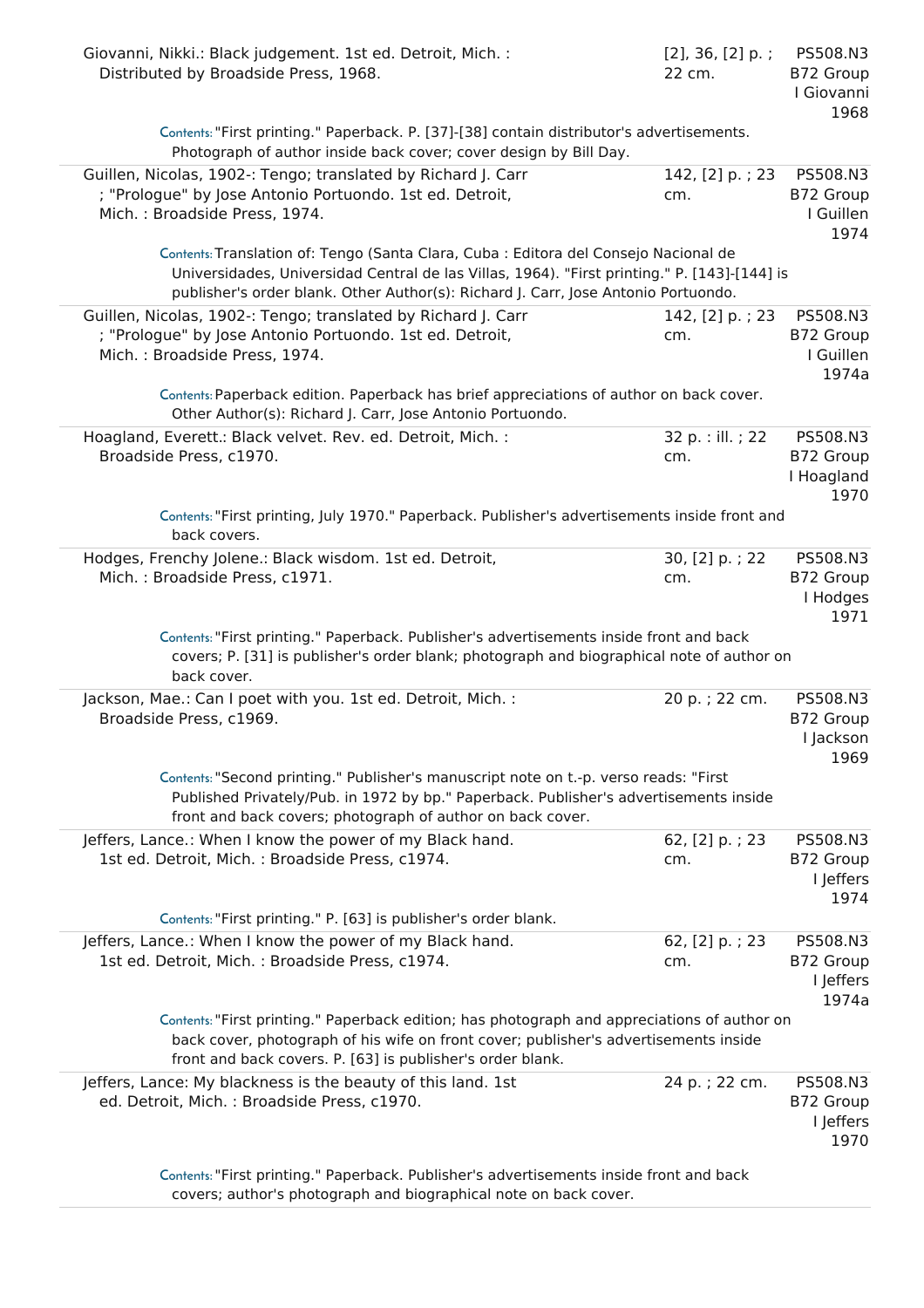| Knight, Etheridge: Belly song and other poems. 1st ed.<br>Detroit, Mich.: Broadside Press, c1973.                                                                                                                               | 62, [2] p.; 22<br>cm.                  | PS508.N3<br>B72 Group<br>I Knight<br>1973 |
|---------------------------------------------------------------------------------------------------------------------------------------------------------------------------------------------------------------------------------|----------------------------------------|-------------------------------------------|
| Contents: "First printing, July 1973." Paperback. Photograph and biographical note of author<br>on back cover. P. [63] is publisher's order form.                                                                               |                                        |                                           |
| Knight, Etheridge: For Black poets who think of suicide<br>[picture] [Detroit, Mich.] : Broadside Press, 1969.                                                                                                                  | $1$ poster : ill. ;<br>56 cm.          | MS 571<br>OS, poster<br>no.1              |
| Contents: Broadside poster no. 1. Printed in black on yellow stock.                                                                                                                                                             |                                        |                                           |
| Knight, Etheridge.: Poems from prison; preface by<br>Gwendolyn Brooks. 1st ed. Detroit, Mich. : Broadside<br>Press, 1968.                                                                                                       | 31 p.; 22 cm.                          | PS508.N3<br>B72 Group<br>I Knight<br>1968 |
| Contents: "First printing." Paperback. P. 31 contains publisher's advertisements; author's<br>photograph and biographical note on back cover. Other author(s): Gwendolyn Brooks.                                                |                                        |                                           |
| Long, Doughtry.: Song for Nia; a poetic essay in three<br>parts. 1st ed. Detroit, Mich. : Broadside Press, c1971.                                                                                                               | 38, [2] p.; 22<br>cm.                  | PS508.N3<br>B72 Group<br>I Long<br>1971   |
| Contents: "First printing 1971." Paperback. Publisher's advertisements inside front and back<br>covers; p. [39] is publisher's order blank. Author's photograph on back cover.                                                  |                                        |                                           |
| Long, Doughtry.: Black love, Black hope; introduction by<br>Dudley Randall. 1st ed. Detroit, Mich. : Broadside Press,<br>c1971.                                                                                                 | 30 p.; 22 cm.                          | PS508.N3<br>B72 Group<br>I Long<br>1971a  |
| Contents: "First printing." Paperback. Publisher's advertisements inside front and back<br>covers. Author's photograph on front cover; biographical note on back cover. Other<br>Author(s): Dudley Randall.                     |                                        |                                           |
| Long, Talita.: Angela [picture] / by Talita Long. [Detroit,<br>Mich.]: Broadside Press, 1971.                                                                                                                                   | 1 poster : $b \&$<br>w; 42 x 40<br>cm. | MS 571<br>OS, poster<br>no.4              |
| Contents: Broadside poster ; no. 4. Posters.                                                                                                                                                                                    |                                        |                                           |
| Lorde, Audre.: New York head shop and museum. 1st ed.<br>Detroit, Mich.: Broadside Press, c1974.                                                                                                                                | 56, [2] p.; 22<br>cm.                  | PS508.N3<br>B72 Group<br>I Lorde<br>1974  |
| Contents: "First printing." Paperback. Publisher's advertisements inside front and back<br>covers; p. [57] is publisher's order blank. Author's photograph and biographical note on<br>back cover.                              |                                        |                                           |
| Lorde, Audre.: From a land where other people live. 1st ed.<br>Detroit, Mich.: Broadside Press, c1973.                                                                                                                          | 46, [2] p.; 22<br>cm.                  | PS508.N3<br>B72 Group<br>I Lorde<br>1973  |
| Contents: "First printing." Paperback. Publisher's advertisements inside front and back<br>covers; p. [48] is publisher's order blank. Author's photograph on back cover. Broadside<br>Press. Publications: 1. Broadside Poets. |                                        |                                           |
| Lyn.: Singing sadness happy : poems. 1st ed. Detroit, Mich.<br>: Broadside Press, c1972.                                                                                                                                        | 32 p.; 22 cm.                          | PS508.N3<br>B72 Group<br>I Lyn 1972       |
| Contents: "First printing." Paperback. Publisher's advertisements inside front and back<br>covers. Author's photograph and critical/autobiographical note on back cover.                                                        |                                        |                                           |
| Madhubuti, Haki R., 1942 -: Book of life / Mwalimu Haki R.<br>Madhubuti (Don L. Lee) Detroit, Mich.: Broadside Press,<br>c1973.                                                                                                 | 80 p. : ill. ; 23<br>cm.               | PS508.N3<br>B72 Group<br>I Lee 1973       |
| Contents: "First printing, November 1973." SCUA copy has dust-jacket with photograph of<br>author on back panel and biographical note on front and back flaps.                                                                  |                                        |                                           |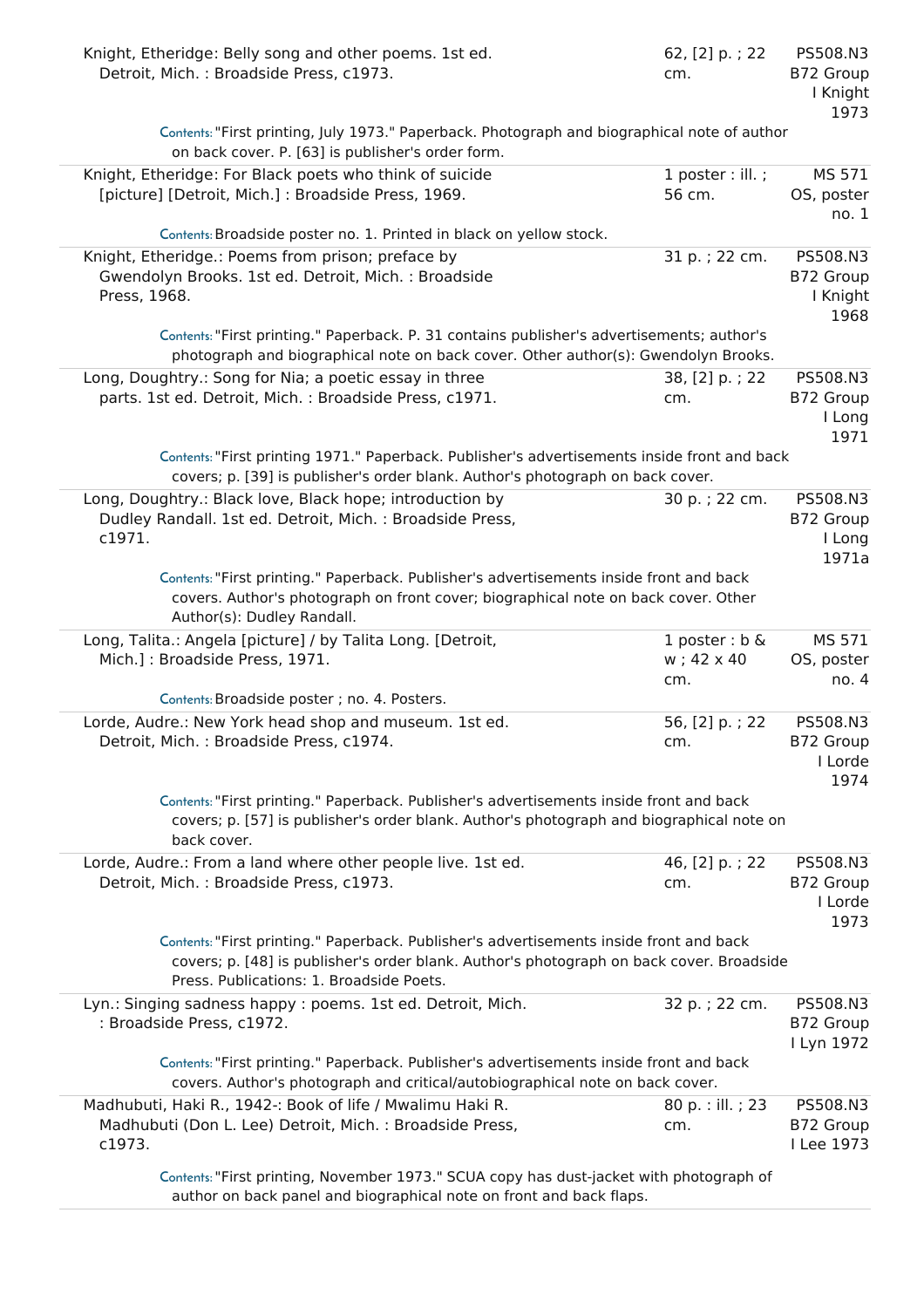| Madhubuti, Haki R., 1942 -: Think black! / by Don L. Lee.<br>3rd ed. Detroit, Mich.: Broadside Press, 1973, c1969.                                                                                                                                                                                                                                                                                                                                    | 24 p.; 22 cm.          | PS508.N3<br>B72 Group<br>I Lee<br>1973a  |
|-------------------------------------------------------------------------------------------------------------------------------------------------------------------------------------------------------------------------------------------------------------------------------------------------------------------------------------------------------------------------------------------------------------------------------------------------------|------------------------|------------------------------------------|
| Contents: "16th printing, June 1973." Publisher's advertisements inside front and back<br>covers; photograph of author on back cover.                                                                                                                                                                                                                                                                                                                 |                        |                                          |
| Madhubuti, Haki R., 1942 -: Black pride / by Don L. Lee.;<br>introduction by Dudley Randall. 1st ed. Detroit, Mich. :<br>Broadside Press, 1972, c1968.                                                                                                                                                                                                                                                                                                | 34 p.; 22 cm.          | PS508.N3<br>B72 Group<br>I Lee<br>1972a  |
| Contents: "Tenth printing--November 1972." Paperback. Publisher's advertisements inside<br>front and back covers. Photograph and biographical note of author on back cover. Other<br>Author(s): Dudley Randall.                                                                                                                                                                                                                                       |                        |                                          |
| Madhubuti, Haki R., 1942 -: Directionscore : selected and<br>new poems / Don L. Lee. 1st ed. Detroit, Mich. :<br>Broadside Press, c1971.                                                                                                                                                                                                                                                                                                              | 208 p.; 22 cm.         | PS508.N3<br>B72 Group<br>I Lee<br>1971a  |
| Contents: "Second printing, October 1971." Paperback. Author's photograph on back cover.                                                                                                                                                                                                                                                                                                                                                              |                        |                                          |
| Madhubuti, Haki R., 1942 -: Directionscore: selected and<br>new poems / Don L. Lee. 1st ed. Detroit, Mich. :<br>Broadside Press, 1971.                                                                                                                                                                                                                                                                                                                | 208, [4] p.; 23<br>cm. | PS508.N3<br>B72 Group<br>I Lee 1971      |
| Contents: "This special printing of Directionscore was limited to a printing of fifty-four copies<br>of which this is copy 50 [number filled in in manuscript]"--p. [2]. "First printing." P. [209]<br>contains Errata and "Continuation from page 105/'A Poem to Complement Other<br>Poems"". P. [210]-[212] contain "Contents.". SCUA copy has author's autograph<br>inscription dated 10/71 on half-title (p. [1]).                                |                        |                                          |
| Madhubuti, Haki R., 1942 -: Don't cry, scream / by Don L.<br>Lee ; introduction by Gwendolyn Brooks. 1st ed. Detroit :<br>Broadside Press, c1969.<br>Contents: "First printing." Paperback. Publisher's advertisements inside front and back<br>covers; author's photograph on front cover; biographical note and appreciations on back<br>cover. On cover: Black words that say: Don't cry, scream. Other Author(s): Gwendolyn<br>Brooks, Gwendolyn. | 64 p.; 22 cm.          | PS508.N3<br>B72 Group<br>I Lee 1969      |
| Madhubuti, Haki R., 1942 -: Don't cry, scream / by Don L.<br>Lee ; introduction by Gwendolyn Brooks. 1st ed. Detroit :<br>Broadside Press, c1969.                                                                                                                                                                                                                                                                                                     | 64 p.; 22 cm.          | PS508.N3<br>B72 Group<br>I Lee 1970      |
| Contents: Cloth edition, from sixth printing, September 1970 and lacks advertising and<br>biographical/critical matter. Other Author(s): Gwendolyn Brooks, Gwendolyn.                                                                                                                                                                                                                                                                                 |                        |                                          |
| Madhubuti, Haki R., 1942 -: We walk the way of the New<br>World / Don L. Lee. Detroit, Mich. : Broadside Press,<br>c1970.                                                                                                                                                                                                                                                                                                                             | 71 p.; 22 cm.          | PS508.N3<br>B72 Group<br>I Lee<br>1970a  |
| Contents: "First printing, March 1970." SCUA has both cloth and paperback issues.<br>Paperback: decorated covers; comments on and photograph of author on back cover;<br>publisher's advertisements inside front and back covers.                                                                                                                                                                                                                     |                        |                                          |
| Madhubuti, Haki R., 1942 -: We walk the way of the New<br>World / Don L. Lee. Detroit, Mich. : Broadside Press,<br>c1970.                                                                                                                                                                                                                                                                                                                             | 71 p.; 22 cm.          | PS508.N3<br>B72 Group<br>I Lee 1972      |
| Contents: Cloth ("Fourth printing, October 1972"): photograph and comments on author on<br>back panel of dust jacket; advertising matter not present.                                                                                                                                                                                                                                                                                                 |                        |                                          |
| Major, Clarence: The cotton club : new poems. 1st ed.<br>Detroit, Mich.: Broadside Press, c1972.                                                                                                                                                                                                                                                                                                                                                      | 22, [2] p.; 22<br>cm.  | PS508.N3<br>B72 Group<br>I Major<br>1972 |
| Contents: "First printing." Paperback. Publisher's advertisements inside front and back<br>covers; p. [23] is publisher's order blank. Author's photograph and biographical note on<br>back cover.                                                                                                                                                                                                                                                    |                        |                                          |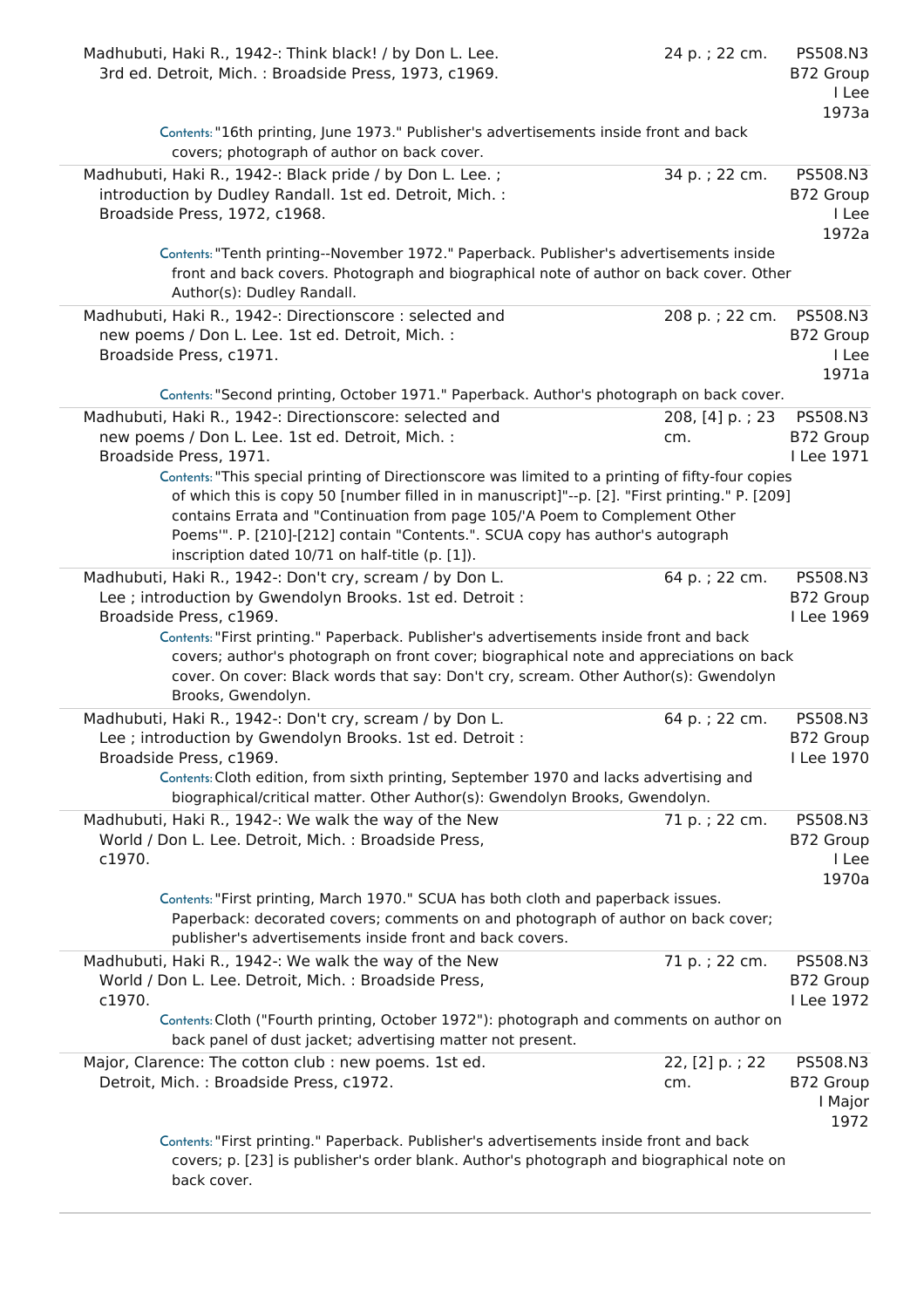| Murphy, Beatrice M., 1908 -: The rocks cry out / Beatrice M.<br>Murphy, Nancy L. Arnez. 1st ed. Detroit, Mich. :<br>Broadside Press, c1969.                                                                                                                                                                                              | 24 p.; 22 cm.                      | PS508.N3<br>B72 Group<br>I Murphy<br>1969   |
|------------------------------------------------------------------------------------------------------------------------------------------------------------------------------------------------------------------------------------------------------------------------------------------------------------------------------------------|------------------------------------|---------------------------------------------|
| Contents: "First printing." Publisher's advertisements inside front and back covers. Other<br>Author(s): Nancy Levi Arnez.                                                                                                                                                                                                               |                                    |                                             |
| Nicholes, Marion, 1944 -: Life styles; introduction by Don L.<br>Lee. 1st ed. Detroit, Mich. : Broadside Press, c1971.                                                                                                                                                                                                                   | 22, [2] p.; 22<br>cm.              | PS508.N3<br>B72 Group<br>I Nicholes<br>1971 |
| Contents: "First printing." Paperback. Publisher's advertisements inside front and back<br>covers; p. [23] is publisher's order blank. Author's photograph and biographical note on<br>back cover. Other Author(s): Madhubuti, Haki R., 1942-.                                                                                           |                                    |                                             |
| Payne, Reginald: She shall no longer be a tool of pleasure<br>but an expression of Black love and beauty, "protect her,<br>Brother" [picture] / created by Reginald Payne, Pearl<br>Eckles. [Detroit, Mich.: Broadside Press], 1971.<br>Contents: Broadside poster no. 5. Other Author(s): Pearl Eckles. Alternative title: "Protect the | $1$ poster : col. ;<br>56 x 42 cm. | MS 571<br>OS, Poster<br>no. 5               |
| Sister".                                                                                                                                                                                                                                                                                                                                 |                                    |                                             |
| Pfister, Arthur: Beer cans, bullets, things & pieces;<br>introduction by Imamu Amiri Baraka. 1st ed. Detroit,<br>Mich.: Broadside Press, c1972.                                                                                                                                                                                          | 30, [2] p.; 22<br>cm.              | PS508.N3<br>B72 Group<br>I Pfister<br>1972  |
| Contents: "First printing." Paperback. Publisher's advertisements inside front and back<br>covers; p. [31] is publisher's order blank. Author's photograph on back cover. Other<br>Author(s): Imamu Amiri Baraka.                                                                                                                        |                                    |                                             |
| Plumpp, Sterling, 1940 -: Clinton. 1st ed. Detroit, Mich. :<br>Broadside Press, c1976.                                                                                                                                                                                                                                                   | 23 p.; 22 cm.                      | PS508.N3<br>B72 Group<br>I Plumpp<br>1976a  |
| Contents: "First printing." Paperback. On cover: First Broadside Press Publication Award.                                                                                                                                                                                                                                                |                                    |                                             |
| Randall, Dudley, 1914 -: Cities burning. 1st ed. Detroit,<br>Mich.: Broadside Press, 1968.                                                                                                                                                                                                                                               | 16 p.; 23 cm.                      | PS508.N3<br>B72 Group<br>I Randall<br>1968  |
| Contents: "First printing." Paperback. Publisher's advertisements inside front and back<br>covers. Author's photograph and biographical note on back cover.                                                                                                                                                                              |                                    |                                             |
| Randall, Dudley, 1914 -: A litany of friends: new and<br>selected poems. 1st ed. Detroit, Mich. : Lotus Press,<br>1981.                                                                                                                                                                                                                  | 101 $p. : port. ;$<br>23 cm.       | PS508.N3<br>B72 Group<br>I Randall          |
|                                                                                                                                                                                                                                                                                                                                          |                                    | 1981                                        |
| Contents: Cloth. Signed by author on free front end paper.                                                                                                                                                                                                                                                                               |                                    |                                             |
| Randall, Dudley, 1914 -: Hommage to Hoyt Fuller. 1st ed.<br>Detroit, Mich.: Broadside Press, 1984.                                                                                                                                                                                                                                       | 356 p. : port. ;<br>23 cm.         | PS508.N3<br>B72 Group<br>I Randall<br>1984  |
| Contents: Cloth. Includes bibliographical references and index.                                                                                                                                                                                                                                                                          |                                    |                                             |
| Randall, Dudley: On getting natural : for Gwendolyn Brooks<br>[picture] [Detroit, Mich.] : Broadside Press, 1970.                                                                                                                                                                                                                        | $1$ poster : ill. ;<br>62 x 27 cm. | MS 571<br>OS, poster<br>no. 2               |
| Contents: Broadside poster no. 2. 500 Copies printed at The Gehenna Press for The<br>Broadside Press in July 1970; the portrait is by Leonard Baskin; 50 numbered copies<br>have been signed by the poet and the artist (SCUA copy is number 48).                                                                                        |                                    |                                             |
| Randall, Dudley: The six [picture] [Detroit, Mich.] :<br>Broadside Press, 1975.                                                                                                                                                                                                                                                          | 1 poster : ill. ;<br>56 x 44 cm.   | MS 571<br>OS, poster<br>no. 6               |
| Contents: Broadside poster no. 6. Collage by Shirley Woodson; printing limited to 125 copies<br>(SCUA copy is no. 95, signed by poet and artist).                                                                                                                                                                                        |                                    |                                             |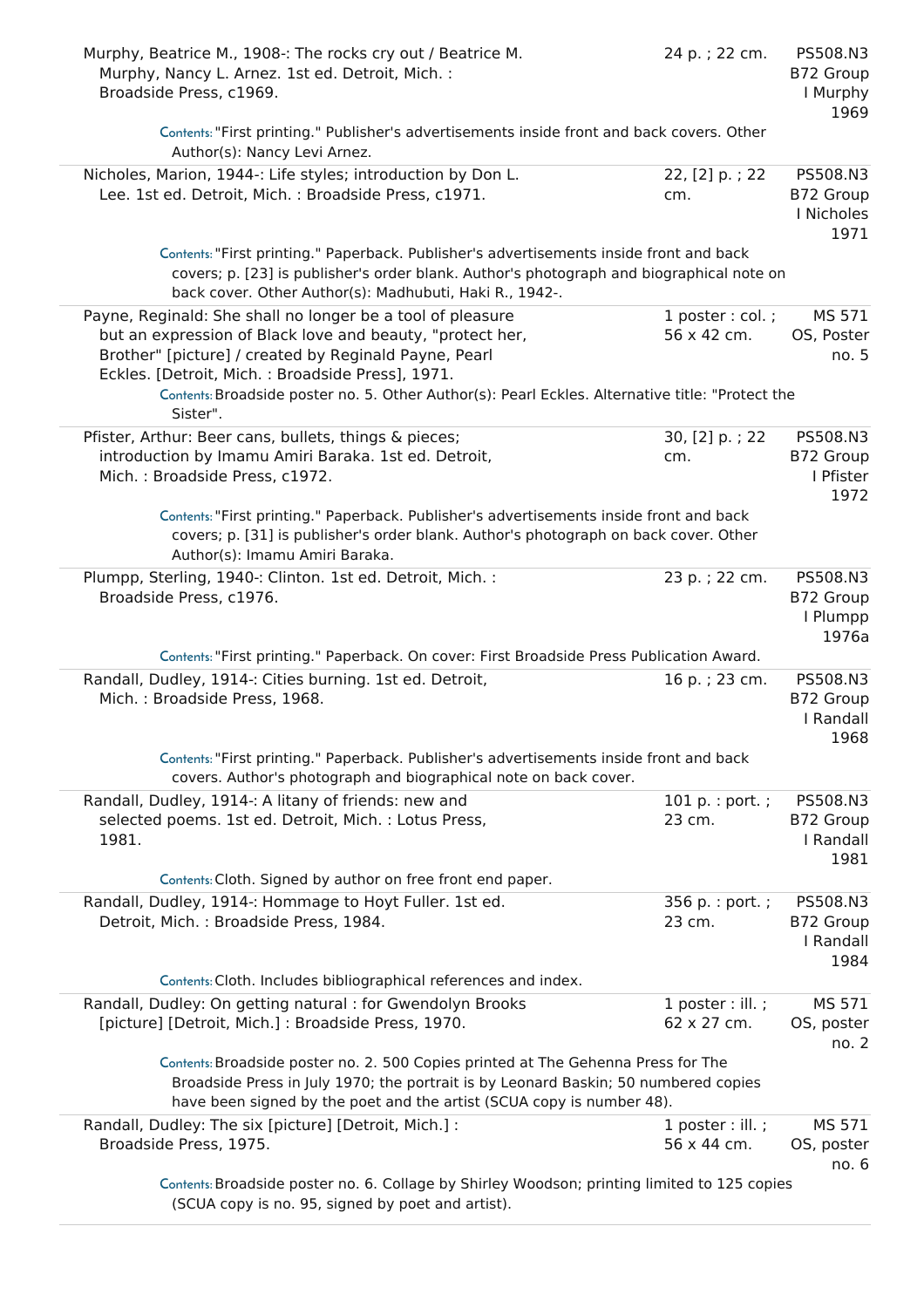| Randall, James, 1938 -: Cities and other disasters. 1st ed.<br>Detroit, Mich.: Broadside Press, c1973.                                                                                                   | 30, [2] p.; 22<br>cm. | PS508.N3<br>B72 Group<br>I Randall<br>1973  |
|----------------------------------------------------------------------------------------------------------------------------------------------------------------------------------------------------------|-----------------------|---------------------------------------------|
| Contents: "First printing." Paperback. Publisher's advertisements inside front and back<br>covers; P. [31] contains publisher's order blank. Author's photograph and biographical<br>note on back cover. |                       |                                             |
| Randall, James, 1938 -: Don't ask me who I am. 1st ed.<br>Detroit, Mich.: Broadside Press, c1970.                                                                                                        | 16 p.; 22 cm.         | PS508.N3<br>B72 Group<br>I Randall<br>1970  |
| Contents: "First printing December 1970." Paperback. Publisher's advertisements inside<br>front and back covers. "About the author" on back cover.                                                       |                       |                                             |
| Randall, Jon C., 1942 -: Indigoes. 1st ed. Detroit, Mich. :<br>Broadside Press, c1975.                                                                                                                   | 15, [1] p.; 22<br>cm. | PS508.N3<br>B72 Group<br>I Randall<br>1975  |
| Contents: "First printing." Paperback. Publisher's advertisements inside front and back<br>covers. Author's photograph on front cover; biographical note on back cover.                                  |                       |                                             |
| Raven, J. E. (John Earle): Blues for Momma and other low<br>down stuff. 1st ed. Detroit, Mich. : Broadside Press,<br>c1971.                                                                              | 31 p.; 14 cm.         | PS508.N3<br>B72 Group<br>I Raven<br>1971    |
| Contents: Cover title. "First printing." Paperback.                                                                                                                                                      |                       |                                             |
| Sanchez, Sonia, 1934 -: A blues book for blue Black magical<br>women. 1st ed. Detroit, Mich.: Broadside Press, c1974.                                                                                    | 62, [2] p.; 22<br>cm. | PS508.N3<br>B72 Group<br>I Sanchez<br>1974  |
| Contents: "First printing."                                                                                                                                                                              |                       |                                             |
| Sanchez, Sonia, 1934 -: A blues book for blue Black magical<br>women. 1st ed. Detroit, Mich. : Broadside Press, c1974.                                                                                   | 62, [2] p.; 22<br>cm. | PS508.N3<br>B72 Group<br>I Sanchez<br>1974a |
| Contents: "First printing." Paperback edition, has publisher's advertisements inside front and<br>back covers; p. [64] is publisher's order blank; author's photograph with two sons on<br>back cover.   |                       |                                             |
| Sanchez, Sonia, 1934 -: We a baddDDD people; introduction                                                                                                                                                | 72 p. : ill. ; 22     | PS508.N3                                    |
| by Dudley Randall. 1st ed. Detroit, Mich.: Broadside<br>Press, 1973, c1970.                                                                                                                              | cm.                   | B72 Group<br>I Sanchez<br>1973              |
| Contents: "Fourth printing, February 1973." Paperback. Publisher's advertisements inside<br>front and back covers. Author's photograph on back cover. Other author(s): Dudley<br>Randall.                |                       |                                             |
| Sanchez, Sonia, 1934 -: Home coming : poems; introduction<br>by Don L. Lee. Detroit, Mich. : Broadside Press, c1969.                                                                                     | 32 p. ; 22 cm.        | PS508.N3<br>B72 Group<br>I Sanchez<br>1969  |
| Contents: Paperback. Publisher's advertisements inside front and back covers. Author's<br>photograph and biographical note on back cover. Other Author(s): Haki R. Madhubuti.                            |                       |                                             |
| Simmons, Judy Dothard.: Judith's blues. 1st ed. Detroit,<br>Mich.: Broadside Press, c1973.                                                                                                               | 22, [2] p.; 22<br>cm. | PS508.N3<br>B72 Group<br>I Simmons<br>1973  |
| Contents: "First printing." Paperback. P. [23] is publisher's order blank. Author's photograph<br>and biographical note on back cover.                                                                   |                       |                                             |
| Stephany.: Moving deep; with an introduction by Dudley                                                                                                                                                   | 32 p. : ill. ; 22     | PS508.N3                                    |
| Randall. 1st ed. Detroit, Mich.: Broadside Press, c1969.                                                                                                                                                 | cm.                   | B72 Group<br>I Stephany<br>1969             |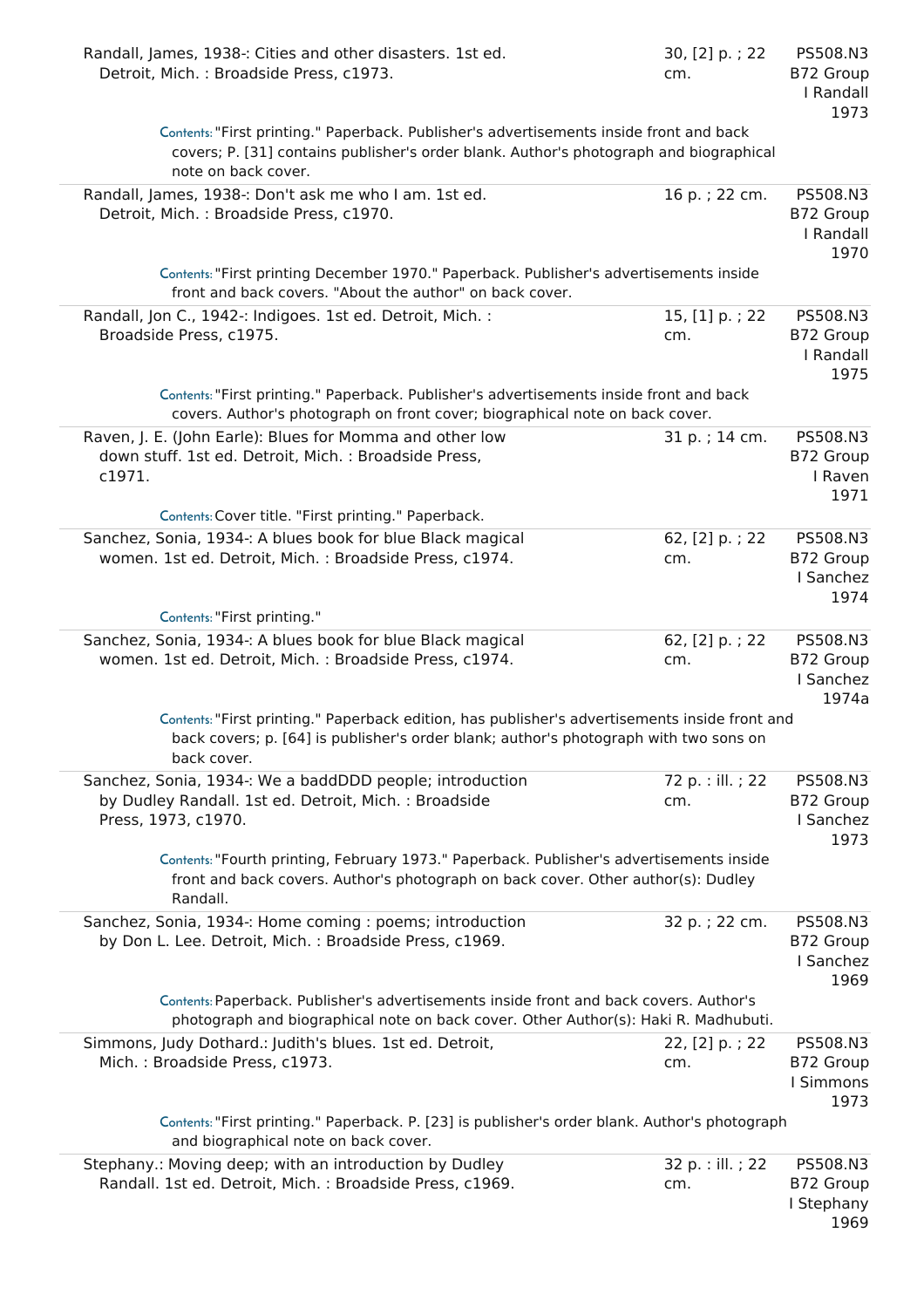| Contents: "First printing." Paperback. Publisher's advertisements inside front and back<br>covers. Other Author(s): Dudley Randall. |                   |                       |
|-------------------------------------------------------------------------------------------------------------------------------------|-------------------|-----------------------|
| Thigpen, William A., 1948-1971.: Down Nigger paved                                                                                  | 28, [4] p.; 22    | PS508.N3              |
| streets; introduction by Geneva Smitherman. 1st ed.                                                                                 | cm.               | B72 Group             |
| Detroit, Mich. ; Broadside Press, c1972.                                                                                            |                   | I Thigpen             |
|                                                                                                                                     |                   | 1972                  |
| Contents: "First printing." Paperback. Publisher's advertisements inside front and back                                             |                   |                       |
| covers and on p. [29]-[30]; p. [31] is publisher's order blank. Author's photograph and                                             |                   |                       |
| biographical note on back cover. Other Author(s): Geneva Smitherman.                                                                |                   |                       |
| Walker, Margaret, 1915 -: October journey. 1st ed. Detroit,                                                                         | 38, [2] p.; 22    | PS508.N3              |
| Mich.: Broadside Press, c1973.                                                                                                      | cm.               | B72 Group<br>I Walker |
|                                                                                                                                     |                   | 1973                  |
| Contents: "First printing." Paperback. Publisher's advertisements inside front and back                                             |                   |                       |
| covers; p. [40] is publisher's order blank. Author's photograph on back cover.                                                      |                   |                       |
| Walker, Margaret, 1915 -: Prophets for a new day. 1st ed.                                                                           | 32 p. ; 22 cm.    | PS508.N3              |
| Detroit, Mich.: Broadside Press, c1970.                                                                                             |                   | B72 Group             |
|                                                                                                                                     |                   | I Walker              |
|                                                                                                                                     |                   | 1970                  |
| Contents: "First printing, July 1970." Paperback. Publisher's advertisements inside front and                                       |                   |                       |
| back covers. Author's photograph on back cover.                                                                                     |                   |                       |
| Whitsitt, Patricia.: Silhouette [picture] [Detroit, Mich.] :                                                                        | 1 poster : $b \&$ | MS 571                |
| Broadside Press, 1971.                                                                                                              | w; 59 x 37        | OS, poster            |
|                                                                                                                                     | cm.               | no.3                  |
| Contents: Broadside poster no. 3. Printed manuscript signature of artist on picture.                                                |                   |                       |
| Wolde, Habte, 1945- .: Enough to die for / by Habte Wolde                                                                           | 46 p.; 22 cm.     | PS508.N3              |
| (H.A. Jennings). 1st ed. Detroit : Broadside Press,                                                                                 |                   | B72 Group             |
| $[c1972]$ .                                                                                                                         |                   | I Wolde               |
|                                                                                                                                     |                   | 1972                  |
| Contents: "First edition. First printing."                                                                                          |                   |                       |

| <b>Anthologies</b>                                                                                                                                                                                                                                                       | 1965-1975 | 91 items               | <b>PS508.N3</b><br><b>B72</b><br><b>Group II</b>       |
|--------------------------------------------------------------------------------------------------------------------------------------------------------------------------------------------------------------------------------------------------------------------------|-----------|------------------------|--------------------------------------------------------|
| Broadside Annual: introducing new black poets / editor Jill<br>Witherspoon. Detroit, Mich.: Broadside Press, 1972-<br>1973.                                                                                                                                              |           | 2v.; 22 cm.            | PS508.N3<br>B72 Group<br><b>Broadside</b><br>1972-1973 |
| Contents: Two volumes.                                                                                                                                                                                                                                                   |           |                        |                                                        |
| Brooks, Gwendolyn, 1917-2000.: A broadside treasury. 1st<br>ed. Detroit, Mich.: Broadside Press, 1971.                                                                                                                                                                   |           | 188, [4] p.; 22<br>cm. | PS508.N3<br>B72 Group<br><b>II Brooks</b><br>1971a     |
| Contents: "Collage [on back cover] by Nikki Giovanni." P. [189]-[191] contain publisher's<br>advertisements and order form; p. [192] blank. "First edition. First printing." Lists of<br>publications advertised in cloth edition vary slightly from those in paperback. |           |                        |                                                        |
| Brooks, Gwendolyn, 1917-2000.: A broadside treasury. 1st<br>ed. Detroit, Mich.: Broadside Press, 1972, 1971.                                                                                                                                                             |           | 188, [4] p.; 22<br>cm. | PS508.N3<br>B72 Group<br>II Brooks<br>1972             |
| Contents: Cloth, "First edition. Second printing. July 1972"                                                                                                                                                                                                             |           |                        |                                                        |
| Brooks, Gwendolyn, 1917-2000.: Jump bad: a new Chicago<br>anthology. 1st ed. Detroit, Mich.: Broadside Press, 1971.                                                                                                                                                      |           | 188, [4] p.; 22<br>cm. | PS508.N3<br>B72 Group<br><b>II Brooks</b><br>1971a     |
| Captage Banorhack "First odition First printing " D. [190] [100] contain publishers                                                                                                                                                                                      |           |                        |                                                        |

Contents:Paperback, "First edition. First printing." P. [180]-[190] contain publisher's advertisements; p. [191] is publisher's order form; p. [192] is blank.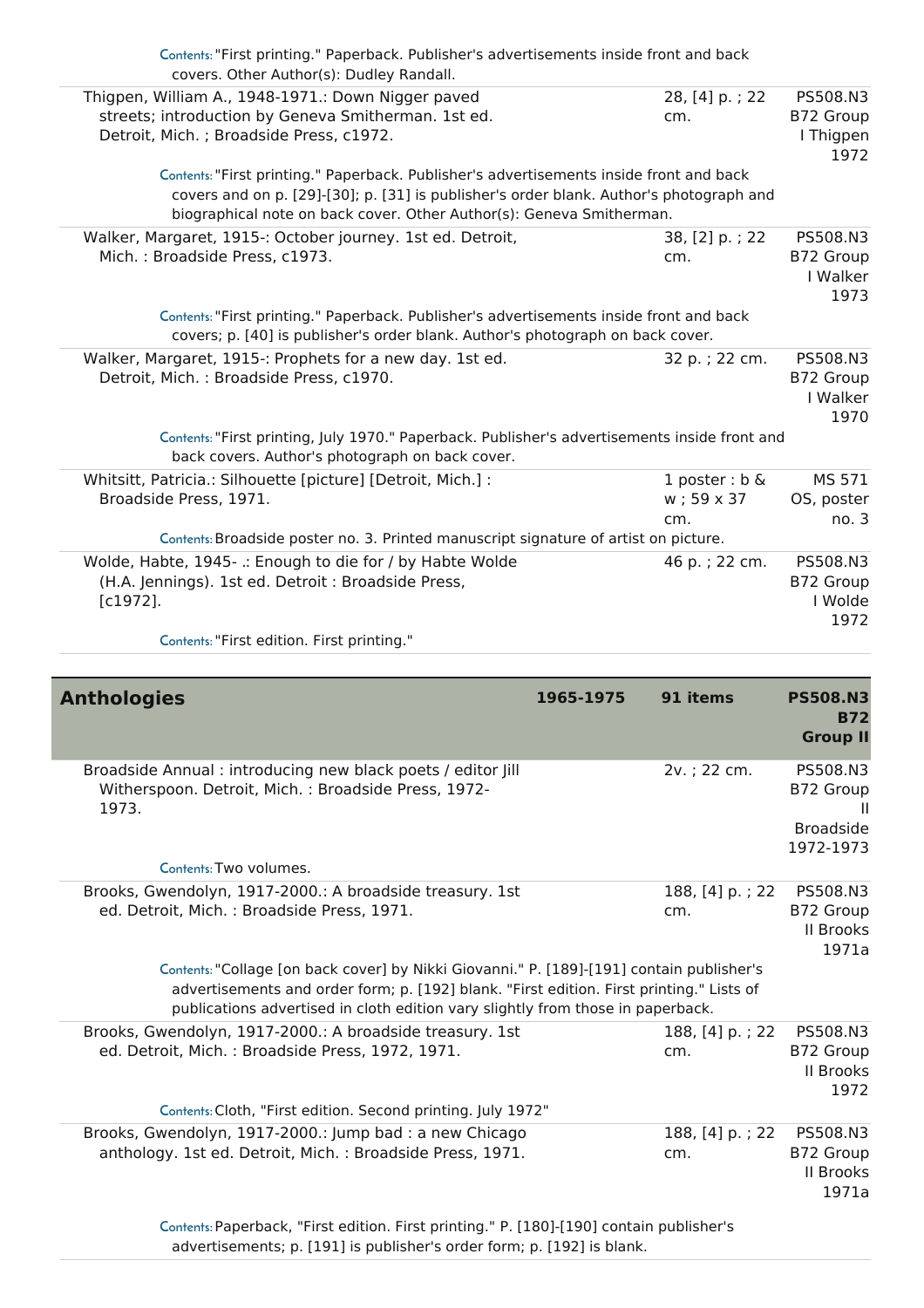| Brooks, Gwendolyn, 1917-2000.: Jump bad : a new Chicago<br>anthology. 1st ed. Detroit, Mich.: Broadside Press, 1971.                                                                                                                                                                                                                                                                                                                                                                                                                          | 188, [4] p.; 22<br>cm.                                             | PS508.N3<br>B72 Group<br>II Brooks<br>1972              |
|-----------------------------------------------------------------------------------------------------------------------------------------------------------------------------------------------------------------------------------------------------------------------------------------------------------------------------------------------------------------------------------------------------------------------------------------------------------------------------------------------------------------------------------------------|--------------------------------------------------------------------|---------------------------------------------------------|
| Contents: Cloth, second printing (December 1972), with variations in advertising matter.                                                                                                                                                                                                                                                                                                                                                                                                                                                      |                                                                    |                                                         |
| Randall, Dudley, 1914- comp.: Black poetry : a supplement<br>to anthologies which exclude Black poets / edited by<br>Dudley Randall. 1st ed. Detroit, Mich. : Broadside Press,<br>1969.<br>Contents: "First printing." Paperback. Statement of purpose and note on compilers on back                                                                                                                                                                                                                                                          | 48 p.; 22 cm.                                                      | PS508.N3<br>B72 Group<br>II Randall<br>1969a            |
| cover.                                                                                                                                                                                                                                                                                                                                                                                                                                                                                                                                        |                                                                    |                                                         |
| Randall, Dudley, 1914- comp.: For Malcolm : poems on the<br>life and the death of Malcolm X / edited by Dudley<br>Randall and Margaret G. Burroughs; preface and eulogy<br>by Ossie Davis. 2d ed. Detroit, Mich.: Broadside Press,<br>1969.<br>Contents: "Fifth printing." P. [127]-[128] contain publisher's advertisements. Dust jacket<br>includes notes on compilers and appreciations of the book and of Malcolm X. Other<br>Author(s): Margaret G. Burroughs, joint comp.<br>Tisdale, Celes, 1941 -: Betcha ain't : poems from Attica / | [iii]-xxvi, 126,<br>$[2]$ p. : ports.;<br>22 cm.<br>62, [1] p.; 22 | PS508.N3<br>B72 Group<br>II Randall<br>1969<br>PS508.N3 |
| edited with an introduction by Celes Tisdale. 1st ed.<br>Detroit, Mich.: Broadside Press, 1974.<br>Contents: "First printing."                                                                                                                                                                                                                                                                                                                                                                                                                | cm.                                                                | B72 Group<br>Il Tisdale<br>1974                         |
| Tisdale, Celes, 1941 -: Betcha ain't : poems from Attica /<br>edited with an introduction by Celes Tisdale. 1st ed.<br>Detroit, Mich.: Broadside Press, 1974.                                                                                                                                                                                                                                                                                                                                                                                 | 62, [1] p.; 22<br>cm.                                              | PS508.N3<br>B72 Group<br>Il Tisdale<br>1974a            |
| Contents: Paperback edition, has photograph of the editor and extensive excerpts from the<br>introduction on back cover, and publisher's advertisements inside front and back covers.<br>P. [63] is publisher's order form.                                                                                                                                                                                                                                                                                                                   |                                                                    |                                                         |

| <b>Children's Books</b>                                                                                                            | 1965-1975 | 91 items                           | <b>PS508.N3</b><br><b>B72</b><br><b>Group III</b>  |
|------------------------------------------------------------------------------------------------------------------------------------|-----------|------------------------------------|----------------------------------------------------|
| Brooks, Gwendolyn, 1917-2000.: Aloneness; illustrated by<br>Leroy Foster. 1st ed. Detroit, Mich.: Broadside Press,<br>c1971.       |           | $[16]$ p. : ill. ; 22<br>cm.       | PS508.N3<br>B72 Group<br><b>III Brooks</b><br>1971 |
| Contents: "First printing." Paperback.                                                                                             |           |                                    |                                                    |
| Sanchez, Sonia, 1934 -: It's a new day : poems for young<br>brothas and sistuhs. 1st ed. Detroit, Mich.: Broadside<br>Press, 1971. |           | 29, [3] $p. :$ ill.;<br>22 cm.     | PS508.N3<br>B72 Group<br>III Sanchez<br>1971       |
| Contents: "First printing." P. [31] is publisher's order form; p. [32] blank. Cloth.                                               |           |                                    |                                                    |
| Sanchez, Sonia, 1934 -: It's a new day : poems for young<br>brothas and sistuhs. 1st ed. Detroit, Mich.: Broadside<br>Press, 1971. |           | 29, [3] p. : ill. ;<br>22 cm.      | PS508.N3<br>B72 Group<br>III Sanchez<br>1971a      |
| Contents: Paperback, has publisher's advertisements inside front and back covers.                                                  |           |                                    |                                                    |
| Thompson, Carolyn.: Frank. 1st ed. Detroit, Mich. :<br>Broadside Press, 1970.                                                      |           | 40 $p$ .: chiefly<br>ill. ; 19 cm. | PS508.N3<br>B72 Group<br>Ш<br>Thompson<br>1970     |
| Contents: Cover title. "First printing."                                                                                           |           |                                    |                                                    |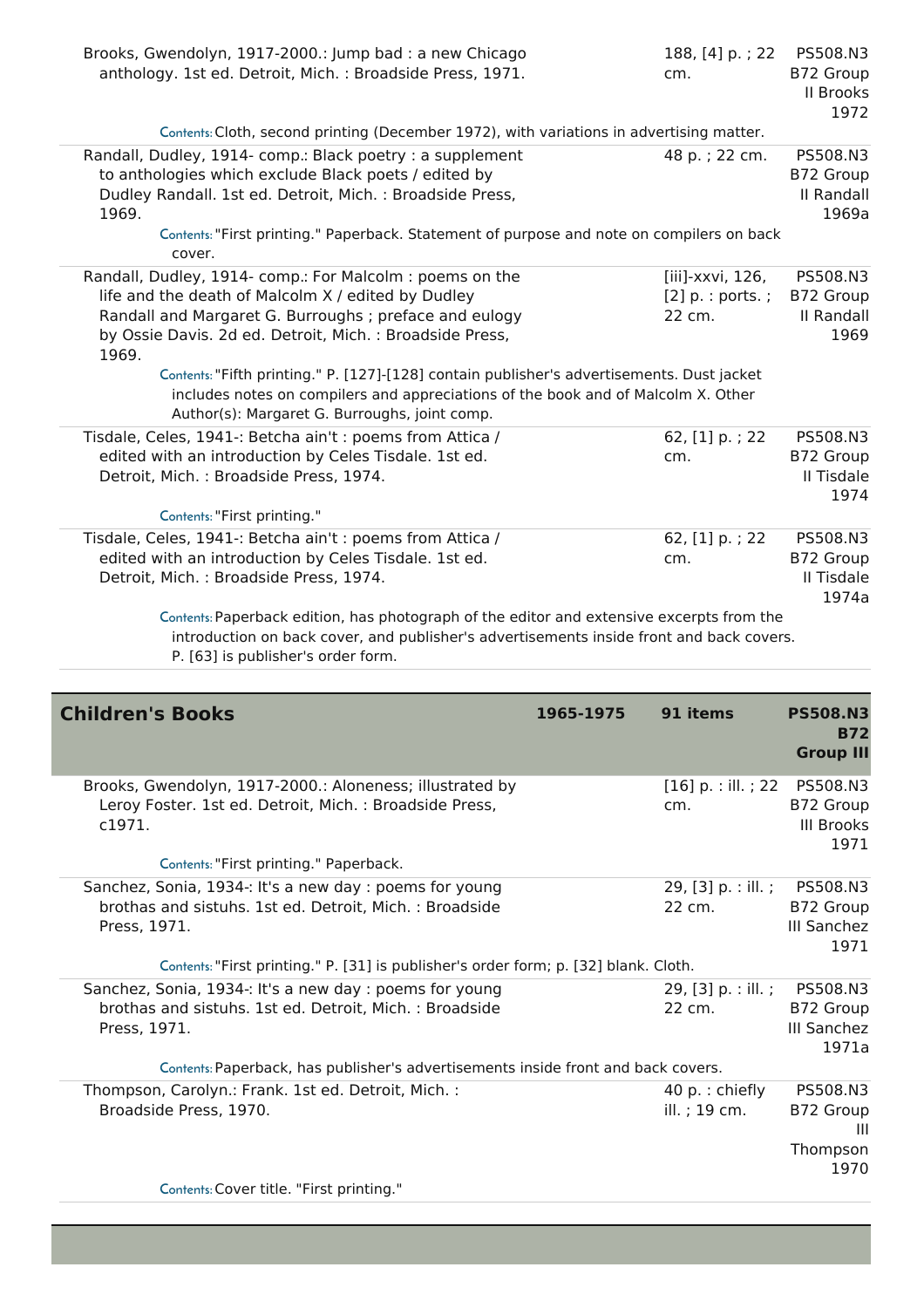| <b>Prose</b>                                                                                                                                                                                                                                                                                                                                                                     | 1965-1975 | 91 items                         | <b>PS508.N3</b><br>B72<br><b>Group IV</b>                  |
|----------------------------------------------------------------------------------------------------------------------------------------------------------------------------------------------------------------------------------------------------------------------------------------------------------------------------------------------------------------------------------|-----------|----------------------------------|------------------------------------------------------------|
| Bailey, Leaonead Pack.: Broadside authors and artists : an<br>illustrated biographical directory / compiled and edited<br>by Leaonead Pack Bailey. 1st ed. Detroit, Mich. :<br>Broadside Press, c1974.                                                                                                                                                                           |           | $125 p.:$ ports.<br>; 23 cm.     | PS508.N3<br>B72 Group<br>IV Bailey<br>1974                 |
| The Black position. Detroit, Mich., [Broadside Press]                                                                                                                                                                                                                                                                                                                            | 1971-1973 | 3 of 4 v.; 21-<br>28 cm.         | PS508.N3<br>B72 Group<br>IV Black<br>position<br>1971-1973 |
| Contents: Edited by Gwendolyn Brooks. Publication suspended 1974-1975 (vol. 4 appeared n<br>1976). Nos. 1-3 only.                                                                                                                                                                                                                                                                |           |                                  |                                                            |
| Brooks, Gwendolyn, 1917-2000.: A Capsule course in Black<br>poetry writing / by Gwendolyn Brooks, Keorapetse<br>Kgositsile, Haki R. Madhubuti, Dudley Randall. 1st ed.<br>Detroit, Mich.: Broadside Press, c1975.<br>Contents: "First edition. First printing." Other Author(s): Keorapetse Kgositsite, Haki R.<br>Madhubuti, Dudley Randall.                                    |           | v, 64 p.; 22<br>cm.              | PS508.N3<br>B72 Group<br><b>IV Brooks</b><br>1975          |
| Brooks, Gwendolyn, 1917-2000.: A Capsule course in Black<br>poetry writing / by Gwendolyn Brooks, Keorapetse<br>Kgositsile, Haki R. Madhubuti, Dudley Randall. 1st ed.<br>Detroit, Mich.: Broadside Press, 1977, c1975.<br>Contents: "First edition. First printing, 1975. Second printing, 1977." Other Author(s):<br>Keorapetse Kgositsite, Haki R. Madhubuti, Dudley Randall. |           | v, 64 p.; 22<br>cm.              | PS508.N3<br>B72 Group<br><b>IV Brooks</b><br>1977          |
| Brooks, Gwendolyn, 1917-2000.: Report from part one;<br>prefaces by Don L. Lee and George Kent. 1st ed. Detroit,<br>Mich.: Broadside Press, c1972.                                                                                                                                                                                                                               |           | 215 p. : ill. ; 23<br>cm.        | PS508.N3<br>B72 Group<br>IV Brooks<br>1972                 |
| Contents: Autobiographical. "First printing." Dust jacket has author's photograph and<br>appreciations of book on back panel.                                                                                                                                                                                                                                                    |           |                                  |                                                            |
| Madhubuti, Haki R., 1942 -: From plan to planet, life studies<br>: the need for Afrikan minds and institutions / by Don L.<br>Lee. Detroit, Mich. : Broadside Press, 1973.                                                                                                                                                                                                       |           | 159 p. : ill. ; 23<br>cm.        | PS508.N3<br>B72 Group<br>IV Lee<br>1973                    |
| Contents: "First Printing. February, 1973." P. 159 has biographical note on author. Cloth<br>edition, with dust jacket with contents and author's photograph on back panel, and<br>appreciations on flaps.                                                                                                                                                                       |           |                                  |                                                            |
| Madhubuti, Haki R., 1942 -: From plan to planet, life studies<br>: the need for Afrikan minds and institutions / by Don L.<br>Lee. Detroit, Mich.: Broadside Press, 1973.                                                                                                                                                                                                        |           | 159 p. : ill. ; 23<br>cm.        | PS508.N3<br>B72 Group<br>IV Lee<br>1973a                   |
| Contents: "First Printing. February, 1973." P. 159 has biographical note on author.<br>Paperback, has contents and author's photograph inside front cover, appreciations on<br>back cover, and publisher's advertisements inside back cover.                                                                                                                                     |           |                                  |                                                            |
| Odarty, Bill, 1938 -: A safari of African cooking / by Bill<br>Odarty (Bli Odaatey) ; illustrated by Shirley Woodson. 2d<br>ed. Detroit, Mich. : Broadside Press, c1971.                                                                                                                                                                                                         |           | 137, [7] p. : ill.<br>; 22 cm.   | PS508.N3<br>B72 Group<br>IV Odarty<br>1971                 |
| Contents: Cloth. "First printing." P. [138] contains photograph and biographical sketch of<br>author. P. [139] is headed "Notes" and is otherwise blank. P. [140] is blank. P. [141]-<br>[142] contain publisher's advertisements. P. [143] contains publisher's order blank. P.<br>[144] is blank. Photograph and biographical sketch of author on back cover of<br>paperback.  |           |                                  |                                                            |
| Odarty, Bill, 1938 -: A safari of African cooking / by Bill<br>Odarty (Bli Odaatey) ; illustrated by Shirley Woodson. 2d<br>ed. Detroit, Mich. : Broadside Press, c1971.                                                                                                                                                                                                         |           | 137, $[7]$ p. : ill.<br>; 22 cm. | PS508.N3<br>B72 Group<br>IV Odarty<br>1971a                |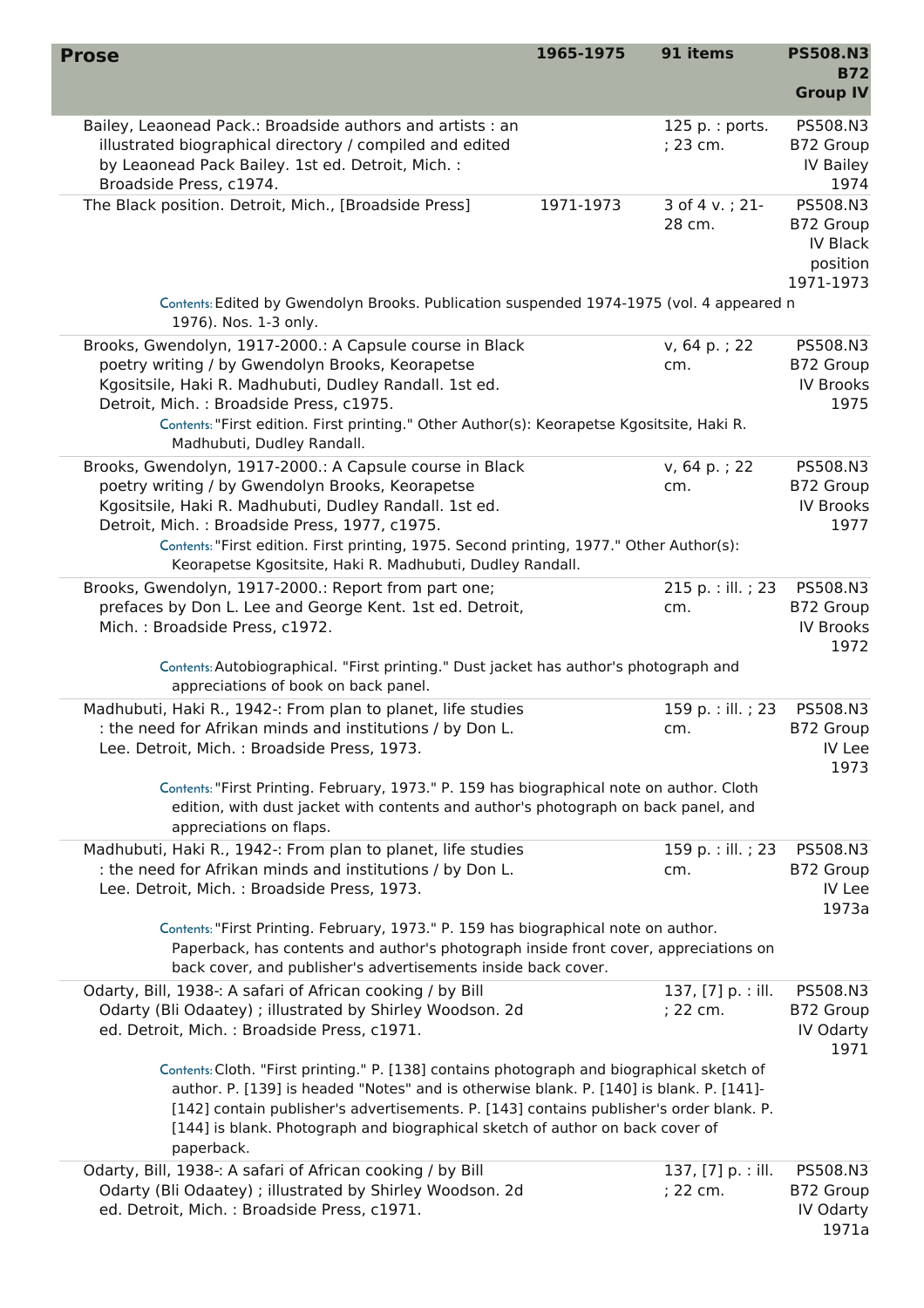| Contents: Paperback. "First printing." P. [138] contains photograph and biographical sketch<br>of author. P. [139] is headed "Notes" and is otherwise blank. P. [140] is blank. P. [141]-<br>[142] contain publisher's advertisements. P. [143] contains publisher's order blank. P.<br>[144] is blank. Photograph and biographical sketch of author on back cover of<br>paperback. |                                                 |                                                    |
|-------------------------------------------------------------------------------------------------------------------------------------------------------------------------------------------------------------------------------------------------------------------------------------------------------------------------------------------------------------------------------------|-------------------------------------------------|----------------------------------------------------|
| O'Neal, Regina.: And then the harvest: three television<br>plays / by Regina O'Neal. 1st ed. Detroit, Mich. :<br>Broadside Press, c1974.                                                                                                                                                                                                                                            | 142 p.; 22 cm. PS508.N3                         | B72 Group<br>IV O'Neal<br>1974                     |
| Contents: "First printing." Contents: Walk a tight rope.--And then the harvest.--Night watch.                                                                                                                                                                                                                                                                                       |                                                 |                                                    |
| Spencer, Chauncey E., 1906 -: Who is Chauncey Spencer? /<br>by Chauncey E. Spencer. 1st ed. Detroit: Broadside<br>Press, c1975.                                                                                                                                                                                                                                                     | 150 p., [16] p.<br>of plates : ill. ;<br>23 cm. | PS508.N3<br>B72 Group<br><b>IV Spencer</b><br>1975 |

Contents:Autobiographical. "First printing." Dust jacket has biographical note and author's photograph on back panel.

| <b>Broadside Critics Series</b>                                                                                                                                                                                                                             | 1965-1975 | 91 items              | <b>PS508.N3</b><br><b>B72</b><br><b>Group V</b> |
|-------------------------------------------------------------------------------------------------------------------------------------------------------------------------------------------------------------------------------------------------------------|-----------|-----------------------|-------------------------------------------------|
| Baker, Houston A.: A many-colored coat of dreams : the<br>poetry of Countee Cullen. 1st ed. Detroit, Mich. :<br>Broadside Press, [1974]                                                                                                                     |           | 60, [4] p.; 23<br>cm. | PS508.N3<br>B72 Group<br>V Baker<br>1974        |
| Contents: Cloth. "First printing." P. [63] is publisher's order form; p. [61]-[62] and [64] blank.<br>Back cover of paperback lists Broadside Critics Series. Broadside critics series 4.                                                                   |           |                       |                                                 |
| Baker, Houston A.: A many-colored coat of dreams : the<br>poetry of Countee Cullen. 1st ed. Detroit, Mich. :<br>Broadside Press, [1974]                                                                                                                     |           | 60, [4] p.; 23<br>cm. | PS508.N3<br>B72 Group<br>V Baker<br>1974a       |
| Contents: Paperback. "First printing." P. [63] is publisher's order form; p. [61]-[62] and [64]<br>blank. Back cover of paperback lists Broadside Critics Series. Broadside critics series 4.                                                               |           |                       |                                                 |
| Bell, Bernard W.: The folk roots of contemporary Afro-<br>American poetry. 1st ed. Detroit, Mich.: Broadside Press,<br>1974.                                                                                                                                |           | 80 p.; 23 cm.         | PS508.N3<br>B72 Group<br>V Bell<br>1974         |
| Contents: Cloth. "First printing." Back cover lists Broadside Critics Series. Broadside critics<br>series 3.                                                                                                                                                |           |                       |                                                 |
| Bell, Bernard W.: The folk roots of contemporary Afro-<br>American poetry. 1st ed. Detroit, Mich. : Broadside Press,<br>1974a.                                                                                                                              |           | 80 p.; 23 cm.         | PS508.N3<br>B72 Group<br>V Bell<br>1974a        |
| Contents: Paperback. "First printing." Back cover lists Broadside Critics Series. Broadside<br>critics series 3.                                                                                                                                            |           |                       |                                                 |
| Gayle, Addison, 1932 -: Claude McKay, the Black poet at<br>war / by Addison Gayle, Jr. 1st ed. Detroit, Mich. :<br>Broadside Press, c1972.                                                                                                                  |           | 46, [2] p.; 22<br>cm. | PS508.N3<br>B72 Group<br>V Gayle<br>1972        |
| Contents: "First printing." "Acknowledgments" on printed slip pasted over blank space on<br>verso of t.-p. (p. [4]). Paperback. Publisher's advertisements inside front and back<br>covers; p. [47] is publisher's order blank. Broadside critics series 2. |           |                       |                                                 |
| Madhubuti, Haki R., 1942 -: Dynamite voices I: Black poets<br>of the 1960's. 1st ed. Detroit, Mich: Broadside Press,<br>c1971.                                                                                                                              |           | 92 p.; 22 cm.         | PS508.N3<br>B72 Group<br>V Lee<br>1971          |
| Contents: "First printing." Paperback. Publisher's advertisements inside front and back<br>covers. Two blank leaves following p. 92. No more published of monographic title.<br>Broadside critics series 1.                                                 |           |                       |                                                 |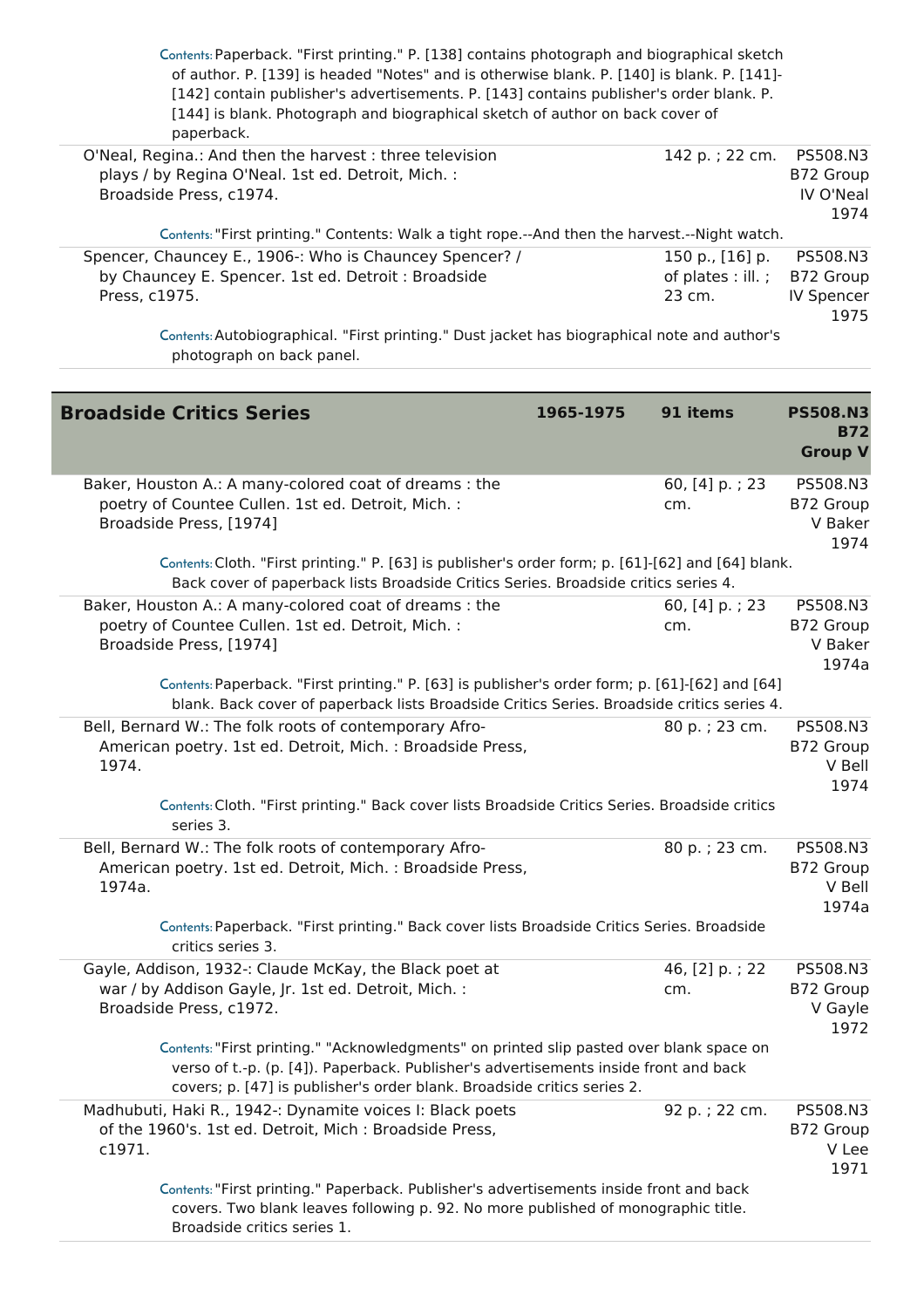| Robinson, William Henry, 1922 -: Phillis Wheatley in the<br>Black American beginnings. 1st ed. Detroit, Mich. :<br>Broadside Press, [1975]                                                                                                             | 95 p.; 22 cm. | PS508.N3<br>B72 Group<br>Robinson<br>1975  |
|--------------------------------------------------------------------------------------------------------------------------------------------------------------------------------------------------------------------------------------------------------|---------------|--------------------------------------------|
| Contents: Cloth. "First printing." Broadside critics series 5.                                                                                                                                                                                         |               |                                            |
| Robinson, William Henry, 1922 -: Phillis Wheatley in the<br>Black American beginnings. 1st ed. Detroit, Mich. :<br>Broadside Press, [1975]<br>2011 - Paul Marie Marie Marie Marie Marie La Marie Marie Marie Marie Marie Marie Marie Marie Marie Marie | 95 p.; 22 cm. | PS508.N3<br>B72 Group<br>Robinson<br>1975a |

 $\overline{\phantom{a}}$ 

Contents:Paperback. "First printing." Back cover of paperback lists Broadside Critics Series. Broadside critics series 5.

| <b>Broadside Series</b>                                                                                                                                                                                                      | 1965-1975                 | 91 items                 | <b>MS 571</b> |
|------------------------------------------------------------------------------------------------------------------------------------------------------------------------------------------------------------------------------|---------------------------|--------------------------|---------------|
| Randall, Dudley: "Ballad of Birmingham (On the bombing of 1965<br>a church in Birmingham)"<br>Contents: Broadside no. 1                                                                                                      | September                 | 26 x 21.5 cm.            | Box 1: 1      |
| Randall, Dudley: "Dressed all in Pink"<br>Contents: Broadside no. 2. Second, Revised edition                                                                                                                                 | 1967                      | 28 x 22 cm.              | Box 1: 1      |
| Hayden, Robert E.: "Gabriel (Hanged for leading a slave<br>revolt)"<br>Contents: Broadside no. 3. Designed and illuminated by Cledie Taylor                                                                                  | 1966<br>September         | 28 x 22 cm.              | Box 1: 1      |
| Walker, Margaret: "The ballad of the free"<br>Contents: Broadside no. 4                                                                                                                                                      | 1966 October              | 28 x 18 cm.              | Box 1: 1      |
| Tolson, M. B.: "The sea-turtle and the shark"                                                                                                                                                                                | 1966<br>November          | 28 x 22 cm.              | Box 1: 1      |
| Contents: Broadside no. 5. Designed by Cledie Taylor.<br>Brooks, Gwendolyn: "We real cool"<br>Contents: Broadside no. 6                                                                                                      | 1966<br>December          | 2 copies; 31 x<br>22 cm. | Box 1: 1      |
| Jones, Leroi: "A poem for Black hearts"<br>Contents: Broadside no. 7.                                                                                                                                                        | 1967 January              | 2 copies; 28 x<br>17 cm. | Box 1: 1      |
| Randall, Dudley: "Booker T. and W. E. B. (Booker T.<br>Washington and W.E.B. Du Bois)"<br>Contents: Broadside no. 8.                                                                                                         | 1967 February 29 x 15 cm. |                          | Box 1: 1      |
| Hamilton, Bobb: "A child's nightmare"<br>Contents: Broadside no. 9.                                                                                                                                                          | 1967 March                | 29.5 x 15 cm.            | Box 1: 1      |
| Fields, Julia: "I heard a young man saying"<br>Contents: Broadside no. 10.                                                                                                                                                   | 1967 April                | 28 x 22 cm.              | Box 1: 1      |
| Madgett, Naomi Long: "Sunny (from an old photograph)"<br>Contents: Broadside no. 11.                                                                                                                                         | 1967 May                  | 28 x 22 cm.              | Box 1: 1      |
| Reese, S. Carolyn: "Letter from a wife"<br>Contents: Broadside no. 12.                                                                                                                                                       | 1967 June                 | 24 x 18 cm.              | Box 1: 1      |
| Hughes, Langston: "The backlash blues"<br>Contents: Broadside no. 13.                                                                                                                                                        | 1967 July                 | 28 x 20.5 cm.            | Box 1: 1      |
| Fabio, Sarah Webster: "Race results, U.S.A., 1966: White<br>right -- a facorite -- wins; Lulrine -- a long shot -- places;<br>Black power -- a long shot -- shows. For Stokely<br>Carmichael"<br>Contents: Broadside no. 14. | 1967 August               | 28 x 15 cm.              | Box $1:1$     |
| Toomer, Jean: "Song of the sun"                                                                                                                                                                                              | 1967<br>September         | 28 x 22 cm.              | Box 1: 1      |
| Contents: Broadside no. 15.                                                                                                                                                                                                  |                           |                          |               |
| Lee, Don L.: "Back again, home (confession of an ex-<br>executive)"                                                                                                                                                          | 1967 October              | 28 x 22 cm.              | Box 1: 1      |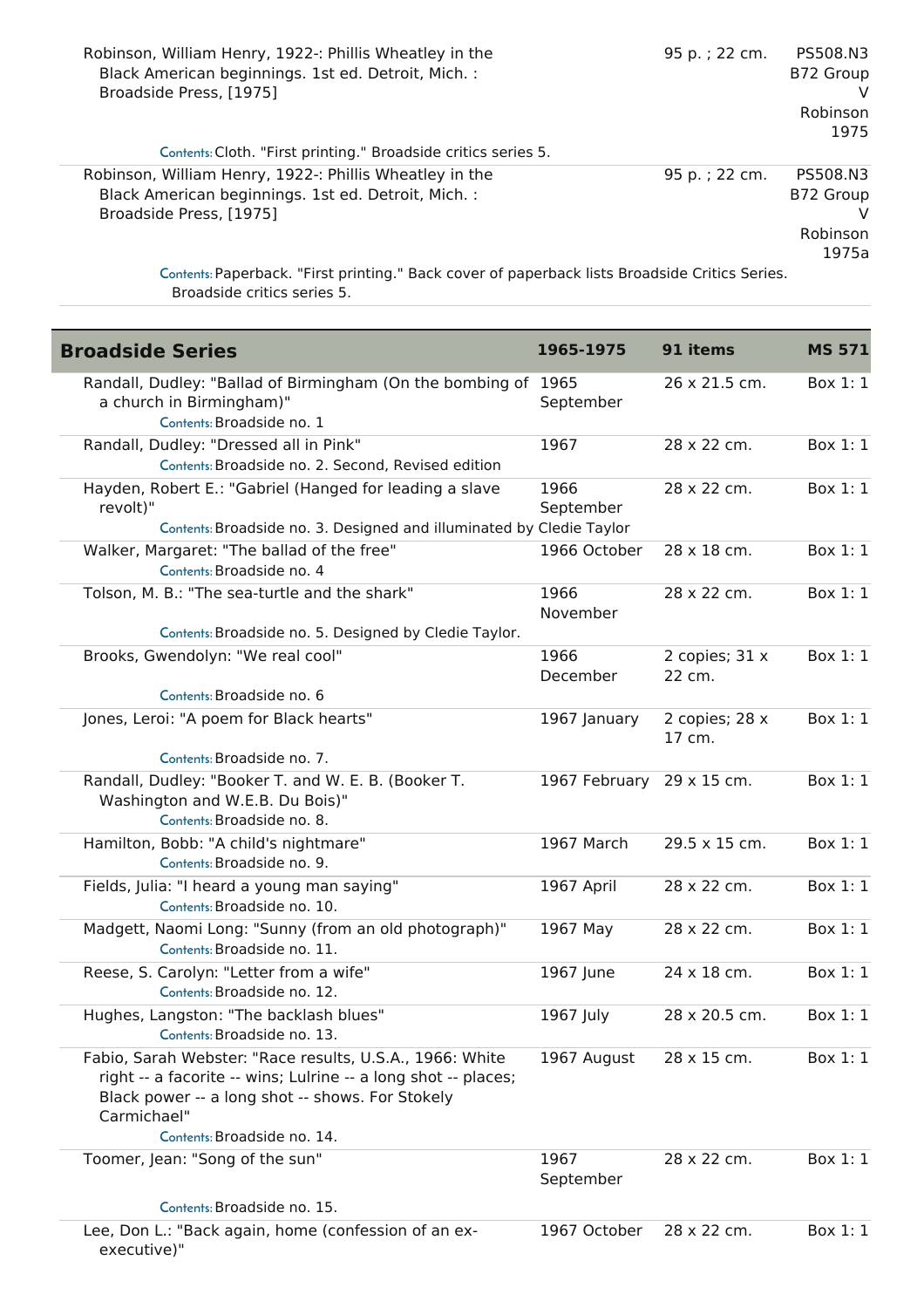| Contents: Broadside no. 16.                                                                                                                            |                           |                                        |          |
|--------------------------------------------------------------------------------------------------------------------------------------------------------|---------------------------|----------------------------------------|----------|
| Graham, Le: "The Black narrator (at a symposium for Afro-<br>America)"                                                                                 | ca.1967<br>November       | 28 x 19.5 cm.                          | Box 1: 1 |
| Contents: Broadside no. 17.                                                                                                                            |                           |                                        |          |
| Lawrence, Harold G.: "Black Madonna"                                                                                                                   | 1967<br>Decenber          | 28 x 22 cm.                            | Box 1: 1 |
| Contents: Broadside no. 18.                                                                                                                            |                           |                                        |          |
| Brooks, Gwendolyn: "The wall: For Edward Christmas"                                                                                                    | 1967<br>December          | 2 copies; 29.5<br>x 16.5 cm.           | Box 1: 1 |
| Contents: Broadside no. 19.                                                                                                                            |                           |                                        |          |
| Patterson, Raymond: "At that moment: a legend of<br>Malcolm X"<br>Contents: Broadside no. 20.                                                          | 1968 January              | 33 x 23 cm.                            | Box 1: 1 |
| Knight, Etheridge: "2 poems for Black relocation centers"                                                                                              |                           |                                        | Box 1: 2 |
| Contents: Broadside no. 21.                                                                                                                            | 1968 February 28 x 22 cm. |                                        |          |
| Danner, Margaret: "Not light, nor bright, nor feathery"<br>Contents: Broadside no. 22.                                                                 | 1968 April                | 24 x 16.5 cm.                          | Box 1: 2 |
| Emanuel, James A.: "At bay"<br>Contents: Broadside no. 23. Lettering by Shirley Stark.                                                                 | 1968 May                  | 28 x 22 cm.                            | Box 1: 2 |
| Toure, Askia Muhammad: "Earth: For Mrs. Mary Bethune<br>and the African and Afro-American women"<br>Contents: Broadside no. 24.                        | 1968 June                 | 28 x 22 cm.                            | Box 1: 2 |
| Lee, Don L.: "Assassination"<br>Contents: Broadside no. 25.                                                                                            | 1968                      | 28 x 22 cm.                            | Box 1:2  |
| Nkrumah, Bahala T: "Black unity"<br>Contents: Broadside no. 26.                                                                                        | 1968                      | 28 x 22 cm.                            | Box 1: 2 |
| Felton, B.: "Ghetto waif"<br>Contents: Broadside no. 27.                                                                                               | 1968                      | 28 x 22 cm.                            | Box 1: 2 |
| Rutherford, Tony: "black and white"<br>Contents: Broadside no. 28.                                                                                     | 1968                      | 28 x 17 cm.                            | Box 1:2  |
| Killebrew, Carl: "The squared circle"<br>Contents: Broadside no. 29.                                                                                   | 1968                      | 28 x 17 cm.                            | Box 1:2  |
| Johnson, Alicia L.: "Our days are numbered"<br>Contents: Broadside no. 30.                                                                             | 1968                      | 28 x 22 cm.                            | Box 1:2  |
| Bradford, Walter.: "T.C. (Terry Callier, True Crhistian"<br>Contents: Broadside no. 31.                                                                | 1969                      | 28 x 22 cm.                            | Box 1: 2 |
| Long, Doughtry: "Ginger bread mama"                                                                                                                    | 1969                      | Single folded<br>sheet, 22 x 14<br>cm. | Box 1:2  |
| Contents: Broadside no. 32.                                                                                                                            |                           |                                        |          |
| Lee, Don L.: "One sided shoot-out"<br>Contents: Broadside no. 33.                                                                                      | 1969                      | 28 x 22 cm.                            | Box 1:2  |
| Sanchez, Sonia: "Liberation poem"<br>Contents: Broadside no. 34.                                                                                       | 1969                      | 22 x 14 cm.                            | Box 1: 2 |
| Pfister, Arthur: "Granny Blak poet (in pastel): For Mrs.<br>Margaret Danner"<br>Contents: Broadside no. 35.                                            | 1970                      | 28 x 22 cm.                            | Box 1:2  |
| Knight, Etheridge: "For Black poets who think of suicide"                                                                                              | 1970                      | 28 x 22 cm.                            | Box 1:2  |
| Contents: Broadside no. 36.                                                                                                                            |                           |                                        |          |
| Rodgers, Carolyn M.: "Now ain't that love?"<br>Contents: Broadside no. 37. "This is one of a group of six Broadsides, 37-42, entitled Sister<br>Songs. | 1970 July                 | 28 x 22 cm.                            | Box 1:2  |
| Pulliam, Helen: "Slaughterhouse"                                                                                                                       | 1970 August               | 28 x 22 cm.                            | Box 1: 2 |
| Contents: Broadside no. 38. "This is one of a group of six Broadsides, 37-42, entitled Sister                                                          |                           |                                        |          |
| Songs.<br>Witherspoon, Jill: "County jail"                                                                                                             | 1970<br>September         | 28 x 22 cm.                            | Box 1: 2 |
|                                                                                                                                                        |                           |                                        |          |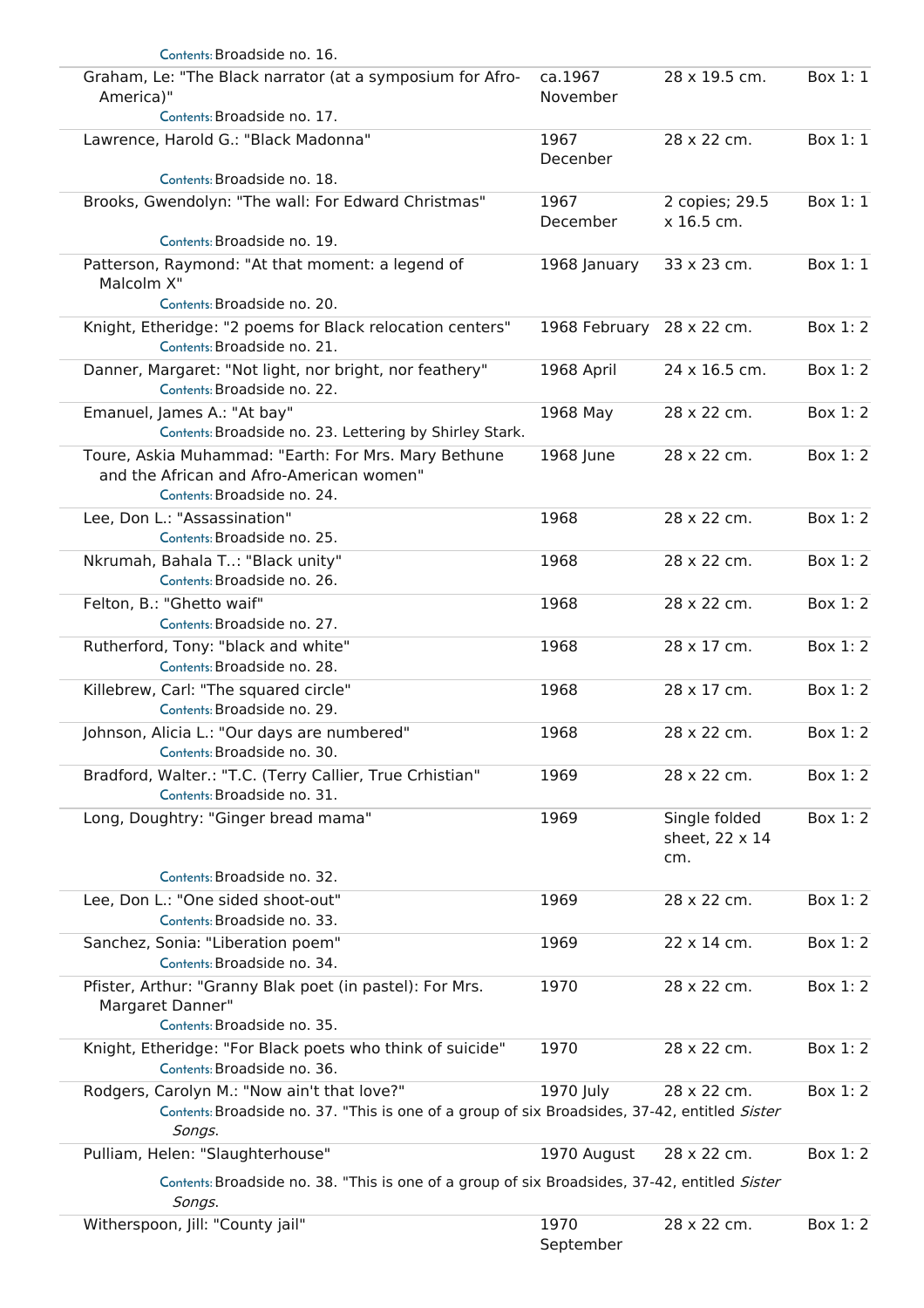| Contents: Broadside no. 39. "This is one of a group of six Broadsides, 37-42, entitled Sister<br>Songs.                                                                                                                                                                              |                   |                                          |          |
|--------------------------------------------------------------------------------------------------------------------------------------------------------------------------------------------------------------------------------------------------------------------------------------|-------------------|------------------------------------------|----------|
| Davis, Ronda M.: "Rip-off"<br>Contents: Broadside no. 40. "This is one of a group of six Broadsides, 37-42, entitled Sister                                                                                                                                                          | 1970 October      | 28 x 22 cm.                              | Box 1:2  |
| Songs.                                                                                                                                                                                                                                                                               |                   |                                          |          |
| Giovanni, Nikki: "All I gotta do"                                                                                                                                                                                                                                                    | 1970<br>November  | 21.5 x 23 cm.                            | Box 1:3  |
| Contents: Broadside no. 41. "This is one of a group of six Broadsides, 37-42, entitled Sister<br>Songs.                                                                                                                                                                              |                   |                                          |          |
| Alexander, Paula Denise: "Goodnight"                                                                                                                                                                                                                                                 | 1970<br>December  | 29 x 18 cm.                              | Box 1:3  |
| Contents: Broadside no. 42. "This is Number 6 in a group of six Broadsides, 37-42, entitled<br>Sister Songs.                                                                                                                                                                         |                   |                                          |          |
| Plumpp, Sterling D.: "Muslim men"                                                                                                                                                                                                                                                    | 1971 January      | 29 x 18 cm.                              | Box 1:3  |
| Contents: Broadside no. 43.                                                                                                                                                                                                                                                          |                   |                                          |          |
| Rodgers, Carolyn: "A long rap / for Flip Wilson: commonly<br>known as a poetic essay"                                                                                                                                                                                                | 1971 February     | Single folded<br>sheet, 28 x 22<br>cm.   | Box 1:3  |
| Contents: Broadside no. 44.                                                                                                                                                                                                                                                          |                   |                                          |          |
| Mwandishe, Kuweka Amiri: "The Nigger cycle: for Angela<br>Davis kidnapped by the f.b.i. on oct. 13, 1970"                                                                                                                                                                            | 1971 March        | Single folded<br>sheet, 28 x 22<br>cm.   | Box 1:3  |
| Contents: Broadside no. 45.                                                                                                                                                                                                                                                          |                   |                                          |          |
| Tarajia, Omari Kenyatta: "A simple poem to Mae"<br>Contents: Broadside no. 46. Drawing by Patricia Whitsitt.                                                                                                                                                                         | 1971 April        | 28 x 22 cm.                              | Box 1:3  |
| Taylor, Rockie (Tejumola Ologboni): "Black Henry"<br>Contents: Broadside no. 47.                                                                                                                                                                                                     | 1971 May          | 28 x 22 cm.                              | Box 1:3  |
| Keeby, Robert and Stephany: "Two poems" ["Black rebel,"<br>by Robert Keeby and "Poem," by Stephany]<br>Contents: Broadside no. 48.                                                                                                                                                   | 1971 June         | 28 x 22 cm.                              | Box 1:3  |
| Gracia, Glenda et al.: "Tears and kisses" [Also includes<br>"Non-violent revolution," by Wilbert R. Rutledge, jr., "I<br>reach inside myself," by James Amaker, "Sister/brother<br>hood," by Lori Lunford, and "The search," by Porter<br>Kirkwood]                                  | 1971 July         | Single folded<br>sheet; 28 x 22<br>cm.   | Box 1:3  |
| Contents: Broadside no. 49.                                                                                                                                                                                                                                                          |                   |                                          |          |
| Rodgers, Carolyn M.: "For H. W. Fuller"<br>Contents: Broadside no. 50.                                                                                                                                                                                                               | 1971 August       | Single folded<br>sheet; 21.5 x<br>14 cm. | Box 1:3  |
| Hamilton, Bobb and George Buggs: "A father tells his son<br>about the statue of liberty" [Hamilton] and "Crossing the<br>international date line" [Buggs]<br>Contents: Broadside no. 51.                                                                                             | 1971<br>September | 28 x 22 cm.                              | Box 1:3  |
| Yusuf et al.: "To my immortality" [Also includes "Attempted<br>genocide," "Sometimes - when it doesn't work," and<br>"Good times," by Jeanne Newkirk Smith; "Childhood" and<br>"Love", by Robert T. Bowen; and "Poem," by Carole<br>Gregory Clemmons]<br>Contents: Broadside no. 52. | 1971 October      | Single folded<br>sheet; 28 x 22<br>cm.   | Box 1:3  |
| Kinamo, Hodari et al.: "Hoes are for raking leaves" [Also<br>includes "Unite," by LaDonna Tolbert; "The black man's<br>life," by B.H. Rogers; and "Superblack," by Alvin<br>Kingcade]<br>Contents: Broadside no. 53.                                                                 | 1971<br>November  | Single folded<br>sheet; 21.5 x<br>14 cm. | Box 1: 3 |
| Riley, Lawrence C. et al.: "Ebony woman" [Also includes<br>"Growing pains," by Thomas Washington, Jr.; "Convict<br>warrior no. 122088," by Robert L.; "Sisters love to rap,"<br>by Mabarut Khalil Malik]                                                                             | 1971<br>December  | Single folded<br>sheet; 28 x 22<br>cm.   | Box 1:3  |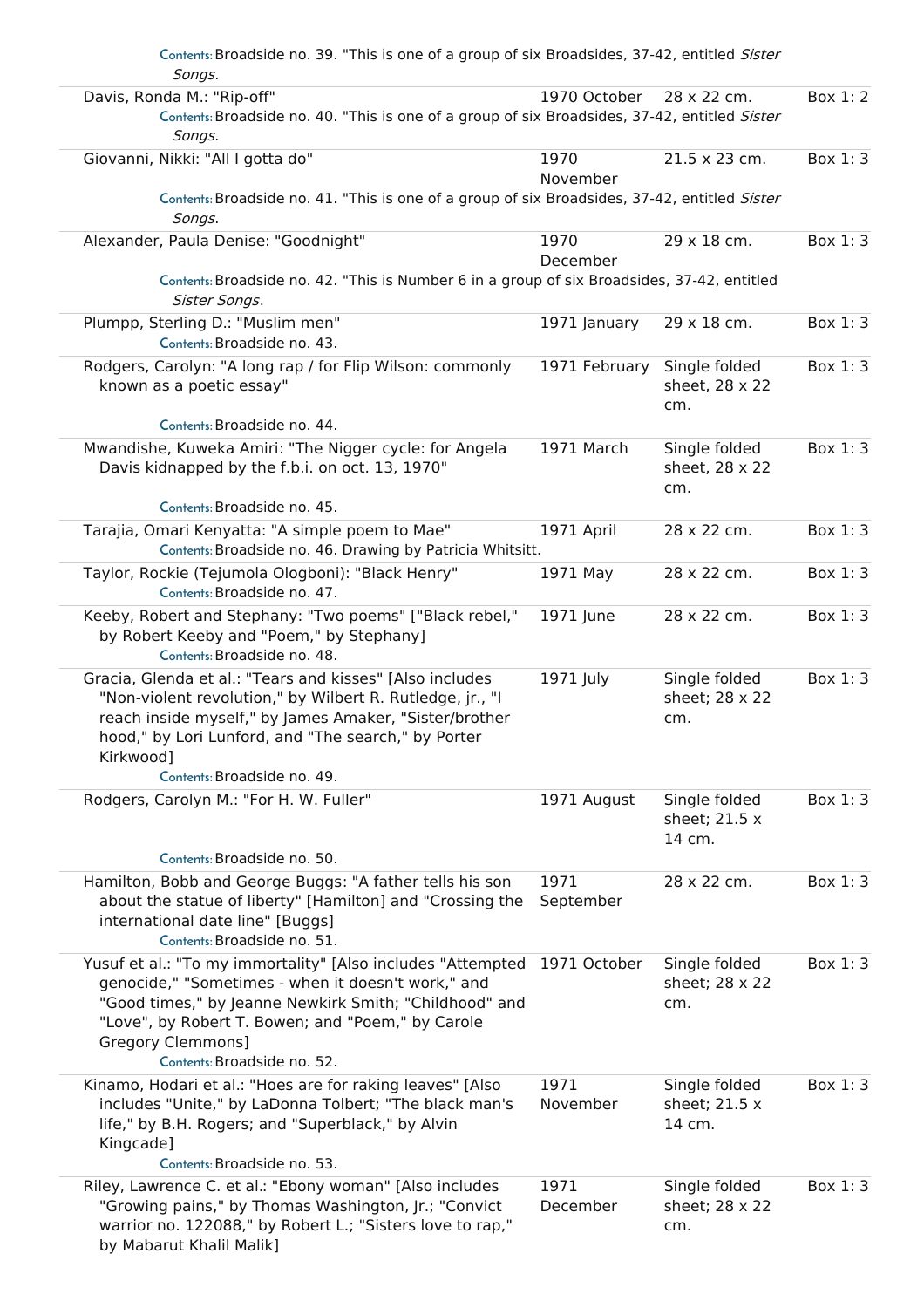| Contents: Broadside no. 54.                                                                                                                                                                                                                                                                                                                                         |                   |                                          |         |
|---------------------------------------------------------------------------------------------------------------------------------------------------------------------------------------------------------------------------------------------------------------------------------------------------------------------------------------------------------------------|-------------------|------------------------------------------|---------|
| Brooks, Gwendolyn: "Black steel: Joe Frazier and<br>Muhammad Ali"                                                                                                                                                                                                                                                                                                   | 1971              | 28 x 22 cm.                              | Box 1:3 |
| Contents: Special Broadside. Commissioned for the Frazier-Ali fight (March 8, 1971)                                                                                                                                                                                                                                                                                 |                   |                                          |         |
| Perry, J. D.: "black song"<br>Contents: Broadside no. 55.                                                                                                                                                                                                                                                                                                           | 1972 January      | 21.5 x 14 cm.                            | Box 1:3 |
| Shango, Chaka (Horace Coleman): "Black gifts for a Black<br>child"                                                                                                                                                                                                                                                                                                  | 1972 February     | Single folded<br>sheet; 28 x 11<br>cm.   | Box 1:3 |
| Contents: Broadside no. 56.                                                                                                                                                                                                                                                                                                                                         |                   |                                          |         |
| Clarke, Evelyn: "Gonne free him"<br>Contents: Broadside no. 57.                                                                                                                                                                                                                                                                                                     | 1972 March        | 28 x 22 cm.                              | Box 1:3 |
| Carter, Karl W.: "Three poems" ["Song," "The old woman,"<br>and "In apology for all Black women"]                                                                                                                                                                                                                                                                   | 1972 April        | Single folded<br>sheet; 28 x 22<br>cm.   | Box 1:3 |
| Contents: Broadside no. 58.                                                                                                                                                                                                                                                                                                                                         |                   |                                          |         |
| Amini, Johari M. (Jewel Latimore): "A hip tale in the death<br>style"                                                                                                                                                                                                                                                                                               | 1972 May          | 22 x 14 cm.                              | Box 1:3 |
| Contents: Broadside no. 59.                                                                                                                                                                                                                                                                                                                                         |                   |                                          |         |
| Walker, Alice: "Five poems" ["Revolutionary petunias," "J,<br>my good friend," "Lost my voice? Of course / for Beanie,"<br>"He said come," and "The girl who died #1"]<br>Contents: Broadside no. 60.                                                                                                                                                               | 1972 June         | 28 x 22 cm.                              | Box 1:3 |
| Randall, James PoSamm et al.: "Four poems" ["Therapy<br>plea for status-quo anxiety frustration" and "The arms<br>race," by Randall; "Sandwedge," by Ray B. Oxford"; and<br>"We'll dance, we'll sing, our own way," by Jerry Forsh]<br>Contents: Broadside no. 61.                                                                                                  | 1972 July         | Single folded<br>sheet; 21.5 x<br>14 cm. | Box 1:4 |
| Randall, Dudley.: "Green apples"<br>Contents: Broadside no. 62.                                                                                                                                                                                                                                                                                                     | 1972              | 28 x 22 cm.                              | Box 1:2 |
| Olumo (jim cunningham): "Pearl Bailey sings Tchaikovsky<br>and Grieg in the key of Ellington-Strayhorn: mushrooms<br>and nutcrackers"                                                                                                                                                                                                                               | 1972<br>September | 28 x 21.5 cm.                            | Box 1:4 |
| Contents: Broadside no. 63.                                                                                                                                                                                                                                                                                                                                         |                   |                                          |         |
| Knight, Etheridge et al.: "Broadside series no. 64" ["A poem 1972 October<br>for brother/man (after his recovery from an o.d.," by<br>Etheridge Knight; "the final indignity," by Lyn; "For the<br>children at P.S. 12-8-9-6-1 and all others," by H. A.<br>Jennings (Habte Wolde); and "schizophrenia," by Judy<br>Dothard Simmons]<br>Contents: Broadside no. 64. |                   | Single folded<br>sheet; 21.5 x<br>14 cm. | Box 1:4 |
| Brooks, Gwendolyn: "Broadside series no. 65: Aurora"                                                                                                                                                                                                                                                                                                                | 1972              | 28 x 22 cm.                              | Box 1:4 |
|                                                                                                                                                                                                                                                                                                                                                                     | November          |                                          |         |
| Contents: Broadside no. 65.                                                                                                                                                                                                                                                                                                                                         |                   |                                          |         |
| Boyd, Melba J.: "Broadside series no. 66" ["1965 (dedicated<br>to all my brothers and sisters of southwest Detroit, who<br>did and did not survive)";] "Flowers at the Jackson<br>funeral home (Daddy? Sugardaddy? You really dead?),"<br>by George Barlow; and "X pressing feelin," by Jose-angel<br>Figueroa]<br>Contents: Broadside no. 66.                      | 1972 January      | Single folded<br>sheet; 21.5 x<br>14 cm. | Box 1:4 |
|                                                                                                                                                                                                                                                                                                                                                                     |                   |                                          | Box 1:4 |
| Steed, Ruth et al.: "Broadside series no. 67" ["Ain't no mo<br>ain't," by Ruth Steed; "Impressions of Zambia," by<br>Chinosole; and "The little blk girl on the subway," by Tom<br>Sellers]                                                                                                                                                                         | 1973 January      | Single folded<br>sheet; 21.5 x<br>14 cm. |         |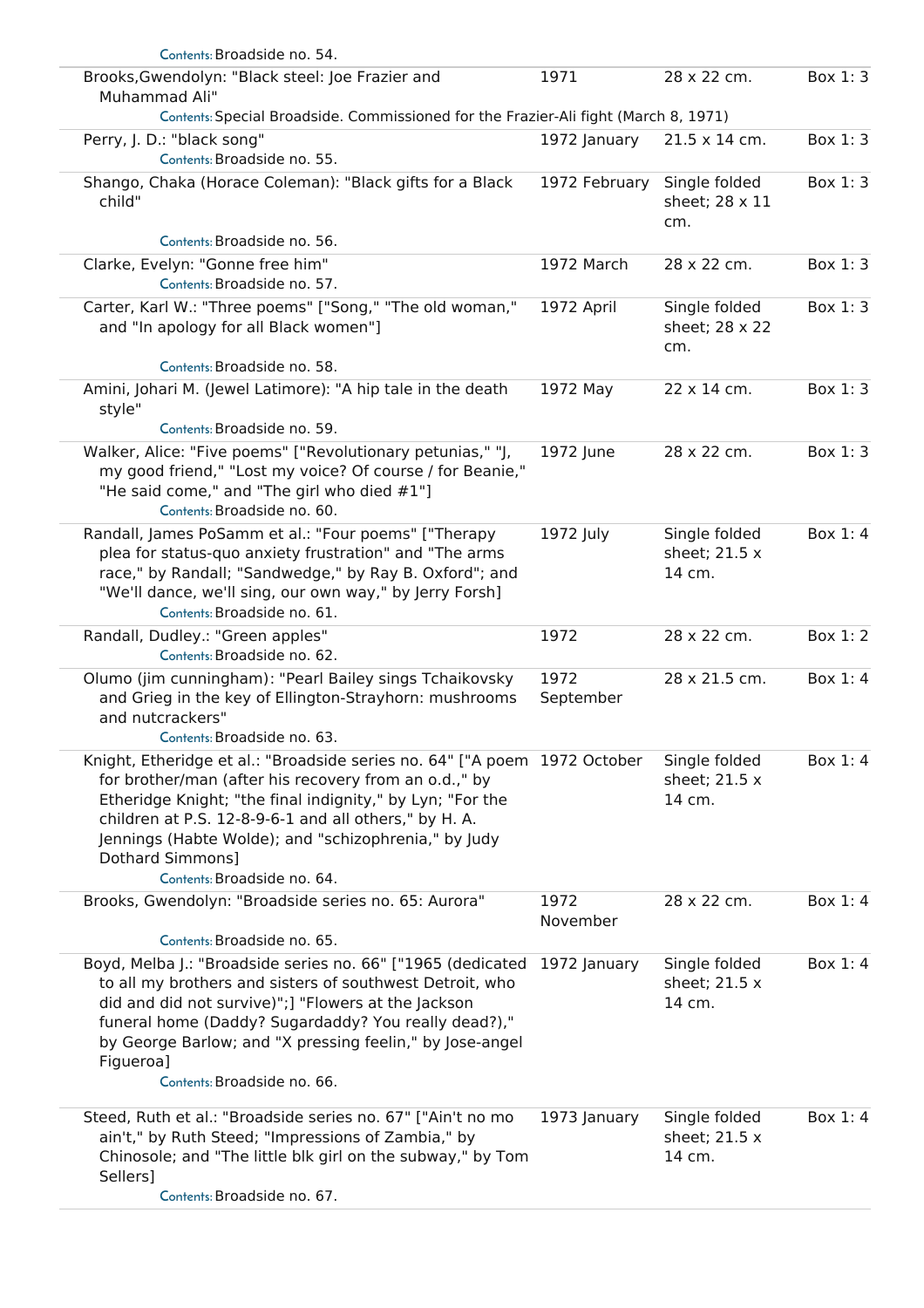| Melba: "Broadside series no. 68: To Darnell and Johnny<br>(February 23, 1973)"                                                                                                                    | 1973 February             | Single folded<br>sheet; 28 x 22<br>cm.   | Box 1:4 |
|---------------------------------------------------------------------------------------------------------------------------------------------------------------------------------------------------|---------------------------|------------------------------------------|---------|
| Contents: Broadside no. 68.                                                                                                                                                                       |                           |                                          |         |
| Cox, Walter: "Broadside series no. 69" ["Rosedale Street,"<br>"As of late," "Lovepoem for Patricia (whom I dig)," and<br>"Carmel"]<br>Contents: Broadside no. 69.                                 | 1972 January              | Single folded<br>sheet; 21.5 x<br>14 cm. | Box 1:4 |
| randall, jon: "Broadside series no.70: Indigoes"<br>Contents: Broadside no. 70.                                                                                                                   | 1973                      | 28 x 22 cm.                              | Box 1:4 |
| Gilbert, El: "Broadside series no. 71: Democracy"<br>Contents: Broadside no. 71.                                                                                                                  | 1973 May                  | 28 x 22 cm.                              | Box 1:4 |
| Anderson, JoAnn: "Broadside series no. 72: Summer time<br>haiku (not on nature, but on being natural)"<br>Contents: Broadside no. 72.                                                             | 1973 June                 | 28 x 22 cm.                              | Box 1:4 |
| Drafts, C. Gene: "Broadside series no. 73: But not for me"<br>Contents: Broadside no. 73.                                                                                                         | 1973 July                 | 28 x 22 cm.                              | Box 1:4 |
| Shango, Chaka Aku (Horace Coleman): "Broadside series<br>no. 74: the sunflower queen"<br>Contents: Broadside no. 74.                                                                              | 1973 August               | 28 x 22 cm.                              | Box 1:4 |
| Burnett, Denise Alexander: "Broadside series no. 75: Four<br>Women"                                                                                                                               | 1973<br>September         | 28 x 22 cm.                              | Box 1:4 |
| Contents: Broadside no. 75. On Billy Holiday [sic], Rosa Parks, Coretta King, and Lorraine<br>Hansberry.                                                                                          |                           |                                          |         |
| Wendt, Albert: "Broadside series no. 76: Traders"<br>Contents: Broadside no. 76.                                                                                                                  | 1973 October              | 28 x 22 cm.                              | Box 1:4 |
| Alonso, Ricardo et al.: "Broadside series no. 77" ["Afro<br>blue," by Ricardo Alonso; ""Hold me," by Jacelyn Lewis;<br>and "To my man in jail," by Susan Cottrell]<br>Contents: Broadside no. 77. | 1973<br>November          | Single folded<br>sheet; 21.5 x<br>14 cm. | Box 1:4 |
| Jordan, June: "Broadside series no. 78: Poem: On moral<br>leadership as a political dilemma (Watergate, 1973)"                                                                                    | 1973<br>December          | Single folded<br>sheet; 21.5 x<br>14 cm. | Box 1:4 |
| Contents: Broadside no. 78.<br>Martin, Herbert Woodward: "Broadside series no. 79: At the 1974 January<br>five and dime"<br>Contents: Broadside no. 79.                                           |                           | 28 x 22 cm.                              | Box 1:4 |
| Lane, Pinkie Gordon: "Broadside series no. 80: A quiet<br>poem"<br>Contents: Broadside no. 80.                                                                                                    | 1974 February 28 x 22 cm. |                                          | Box 1:4 |
| Clifton, Lucille: "Broadside series no. 81: All of us are all of<br>US''                                                                                                                          | 1974 March                | 28 x 22 cm.                              | Box 1:5 |
| Contents: Broadside no. 81.                                                                                                                                                                       |                           |                                          |         |
| Wright, Deonne B.: "Broadside series no. 82: Watermelon<br>poems"<br>Contents: Broadside no. 82.                                                                                                  | 1974 April                | 28 x 22 cm.                              | Box 1:5 |
| Tann, Eileen: "Broadside series no. 83: Counterpoem for<br>Dudley Randall: From a very green apple"<br>Contents: Broadside no. 83.                                                                | 1974 May                  | 28 x 22 cm.                              | Box 1:5 |
| Collier, Eugenia: "Broadside series no. 84: Hurl"<br>Contents: Broadside no. 84.                                                                                                                  | 1974 June                 | 28 x 22 cm.                              | Box 1:5 |
| Rowell, Charles H.: "Broadside series no. 85: Silent words<br>at my mother's grave"<br>Contents: Broadside no. 85.                                                                                | 1974 July                 | 28 x 22 cm.                              | Box 1:5 |
| Dixon, Melvin: "Broadside series no. 86: Climbing<br>Montmartre"<br>Contents: Broadside no. 86.                                                                                                   | 1974 August               | 28 x 22 cm.                              | Box 1:5 |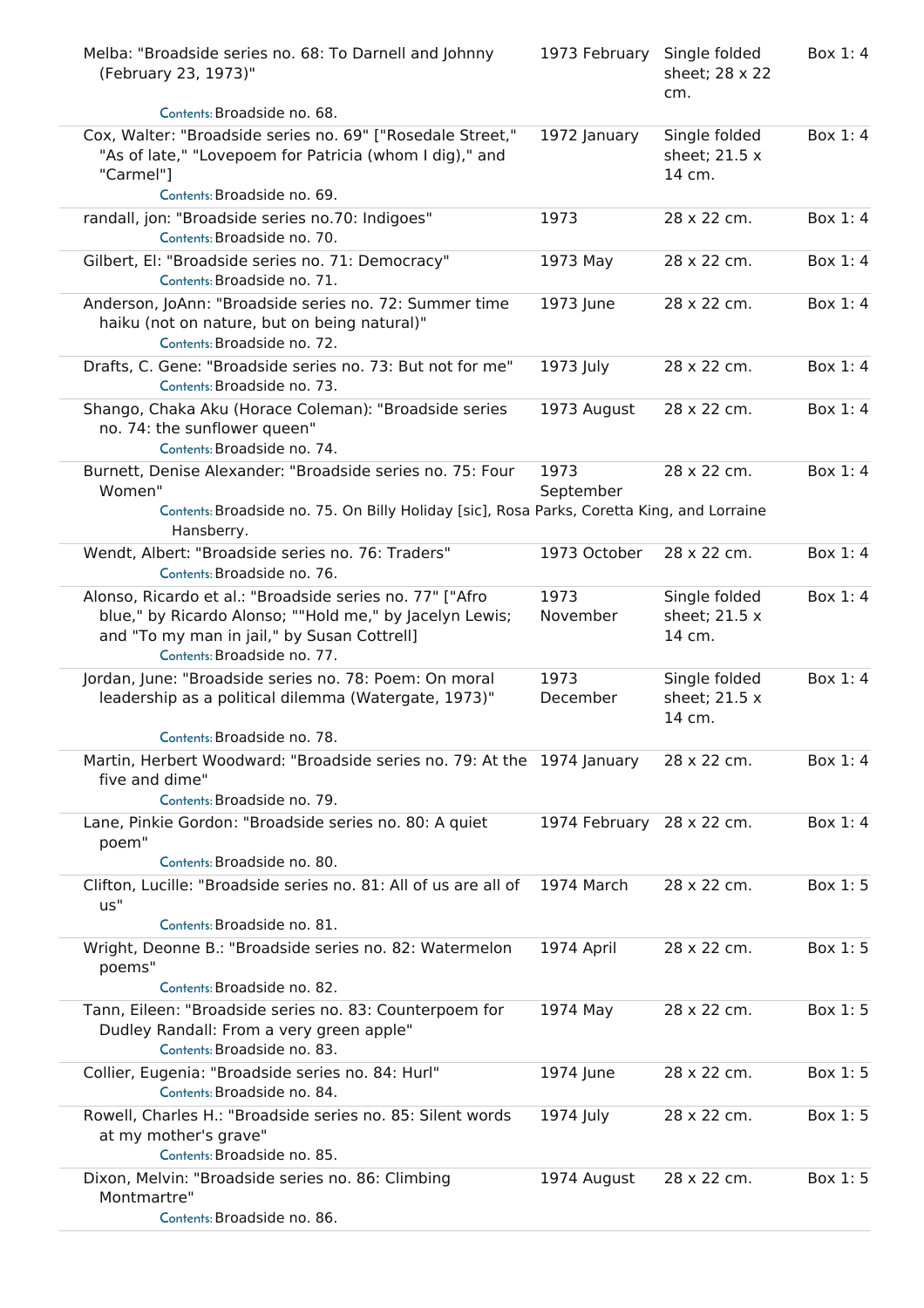| X, Hurley (Smith): "Broadside series no. 87: Poem for<br>Patrice Lumumba: Murdered for seeking justice for his<br>people" | 1974<br>September | 28 x 22 cm. | Box $1:5$ |
|---------------------------------------------------------------------------------------------------------------------------|-------------------|-------------|-----------|
| Contents: Broadside no. 87. "New revised version."                                                                        |                   |             |           |
| Mosely, Donald: "Broadside series no. 88: strolling"<br>Contents: Broadside no. 88.                                       | 1974 October      | 28 x 22 cm. | Box $1:5$ |
| Tejani, Mohezin: "Broadside series no. 89: African mama"                                                                  | 1974<br>November  | 28 x 22 cm. | Box $1:5$ |
| Contents: Broadside no. 89.                                                                                               |                   |             |           |
| Mills, Rhonda: "Broadside series no. 90: Love, deep"                                                                      | 1974<br>December  | 28 x 22 cm. | Box $1:5$ |
| Contents: Broadside no. 90.                                                                                               |                   |             |           |
| Harper, Michael S.: "Broadside series no. 91: To an old man 1975 January<br>twiddling thumbs"                             |                   | 28 x 22 cm. | Box $1:5$ |
| Contents: Broadside no. 91.                                                                                               |                   |             |           |
| Neals, Betty H.: "Broadside series no. 92: The great gittin'<br>down"                                                     | 1975 February     | 28 x 22 cm. | Box 1:5   |
| Contents: Broadside no. 92.                                                                                               |                   |             |           |

| <b>Broadside Publicity materials</b>                                                                                                                                                                                                                                                                                                                                                                                                                  | 1966-1975   | 91 items | <b>MS 571</b> |
|-------------------------------------------------------------------------------------------------------------------------------------------------------------------------------------------------------------------------------------------------------------------------------------------------------------------------------------------------------------------------------------------------------------------------------------------------------|-------------|----------|---------------|
| <b>Broadside News</b><br>Contents: Irregularly published, mimeographed newletter describing new publications of the<br>press. Collection includes numbers 4-7, 9, 11, 13, 15, 18-20, 22-24, 26-34. Some<br>dulicate copies.                                                                                                                                                                                                                           | 1970-1976   | 23 items | Box $1:6$     |
| Broadside Press catalogs and advertising<br>Contents: Full and partial catalogues for books and broadsides, including three stand up<br>advertising cards for use in book stores.                                                                                                                                                                                                                                                                     | 1966-1975   | 18 items | Box 1: 7      |
| Broadside Press ephemera<br>Contents: Mimeographed program from 10th anniversary celebration; printed invitation to<br>Poetry Festival Afterglow, and three Broadside Press folders (in which collection was<br>originally housed).                                                                                                                                                                                                                   | 1975        | 5 items  | Box 1:8       |
| Broadside Press press releases<br>Contents: Press releases regarding new publications, readings, and events.                                                                                                                                                                                                                                                                                                                                          | 1971-1975   | 44 items | Box 1:9       |
| Broadside Press publicity: B-H<br>Contents: Illustrated fliers and advertising cards for Broadside Press books, including works<br>by Arthur Boze, Gwendolyn Brooks, Margaret Danner (also with Dudley Randall), Jon<br>Eckels, James Emanuel, Nikki Giovanni, and Frenchy Jolene Hodges.                                                                                                                                                             | 1970-1972   | 25 items | Box 1:10      |
| Broadside Press publicity: K-X<br>Contents: Illustrated fliers and advertising cards for Broadside Press books, including works<br>by Keorapetse Kgositsile, Etheridge Knight, Haki Madhubuti (Don L. Lee), Doughtry Long,<br>Clarence Major, Beatrice Murphy and Nancy L. Arnez, Marion Nicholes, Bill Odarty, Arthur<br>Pfister, Dudley Randall, James Randall, Sonia Sanchez, William Thigpen, Carolyn<br>Thompson, Margaret Walker, and Marvin X. | 1970-1972   | 37 items | Box 1:11      |
| Randall, Dudley, 1914 -.: The poets of Broadside Press: a<br>personal chronicle<br>Contents: Offprint from the Black Academy Review 1, 1 (1970): 40-47                                                                                                                                                                                                                                                                                                | 1970 Spring | 1 item   | Box 1:12      |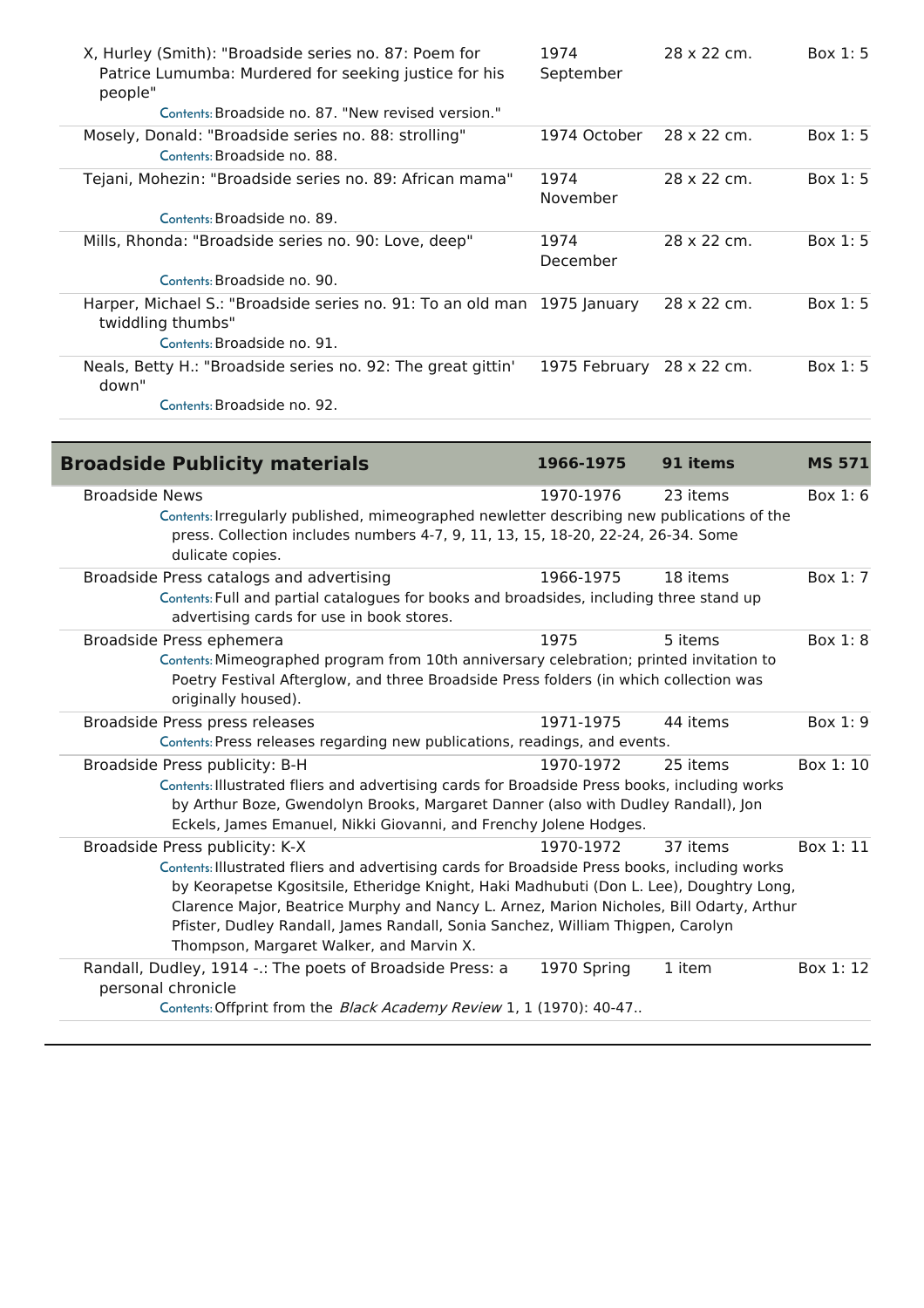## Administrative information

#### Access

The collection is open for research.

#### Provenance

Gift of the Friends of the W.E.B. Du Bois Libraries.

#### Processing Information

Processed by Dexter Haven, July 2008.

#### RelatedMaterial

The general Du Bois Library collections include other, later imprints by Randall and the Broadside Press, including:

> • Randall, Dudley, 1914- . More to Remember: poems of four decades. Chicago, Ill. : Third World Press, 1971. **Du Bois Call no.**: PS3568.A49 M6

A bibliography of the Broadside Press appeared in Evelyn Leasher, "The Broadside Press of Detroit," Michigan Historical Review 26.1 (2000).

#### Language:

English

#### Copyright and Use (More [information](http://scua.library.umass.edu/umarmot/?page_id=690) (a)

Cite as: Broadside Press Collection. Special Collections and University Archives, University of Massachusetts Amherst Libraries.

# Search terms

#### **Subjects**

- African American poets.
- African American writers.
- Black Arts Movement.
- Poetry.

#### **Contributors**

- Randall, Dudley, 1914- .
- Brooks, Gwendolyn, 1917-2000.
- Emanuel, James A.
- Giovanni, Nikki.
- Knight, Etheridge.
- Madhubuti, Haki R., 1942-.
- Sanchez, Sonia, 1934-.

#### Genres and formats

Broadsides.